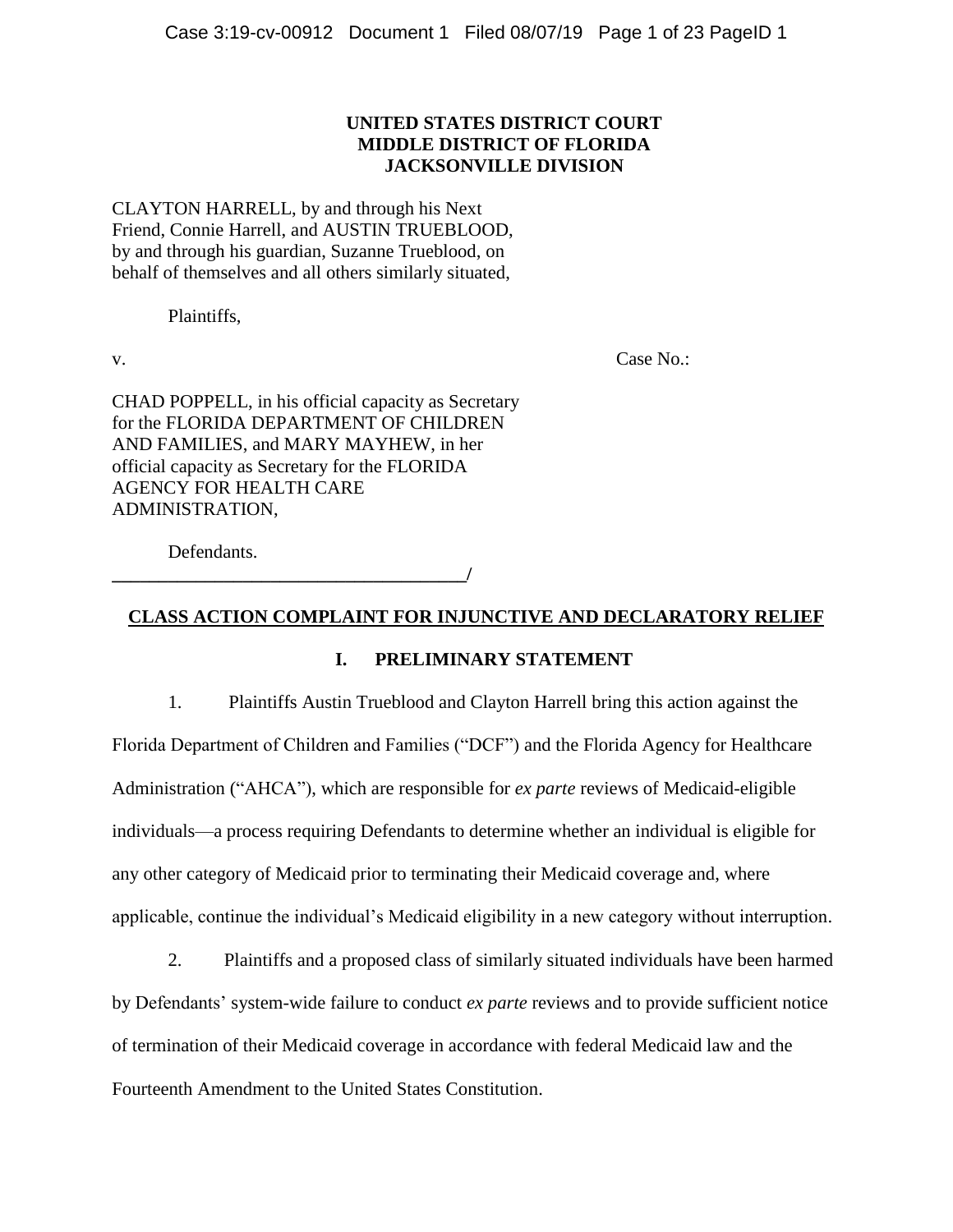#### Case 3:19-cv-00912 Document 1 Filed 08/07/19 Page 2 of 23 PageID 2

3. More specifically, Defendants have established a policy and practice of managing certain individuals' Medicaid eligibility through an outside agency or system, like the Social Security Administration (SSA) or Florida Safe Families Network (FSFN). When those outside systems enter information ending an individual's eligibility for the Medicaid category, Defendants consistently fail to conduct a timely *ex parte* review within their own system (operated by DCF) to determine whether the individual qualifies for any other category of Medicaid.

4. Defendants' failure to effectively and efficiently conduct *ex parte* determinations of Medicaid eligible consumers whose Medicaid eligibility was previously maintained within the SSA or FSFN system results in a devastating loss of health coverage without legally sufficient pre-termination notice and opportunity to challenge that loss. This coverage loss causes a significant interruption in continuity in care to children and persons with disabilities.

5. This action seeks to remedy Defendants' pattern and practice of terminating Medicaid benefits for individuals whose coverage would continue if Defendants abided by their obligations to conduct a timely *ex parte* review and provide notice and opportunity to be heard as required by federal Medicaid law and the Fourteenth Amendment to the United States Constitution.

6. Plaintiffs further request that the Court: certify this matter as a class action; declare that Defendants' systemic failure to provide *ex parte* Medicaid reviews violates the federal Medicaid statute and the Due Process Clause of the Fourteenth Amendment; and grant a permanent injunction requiring Defendants to cease their illegal pattern and practice and to reinstate Medicaid coverage to all affected class members until Defendants have properly re-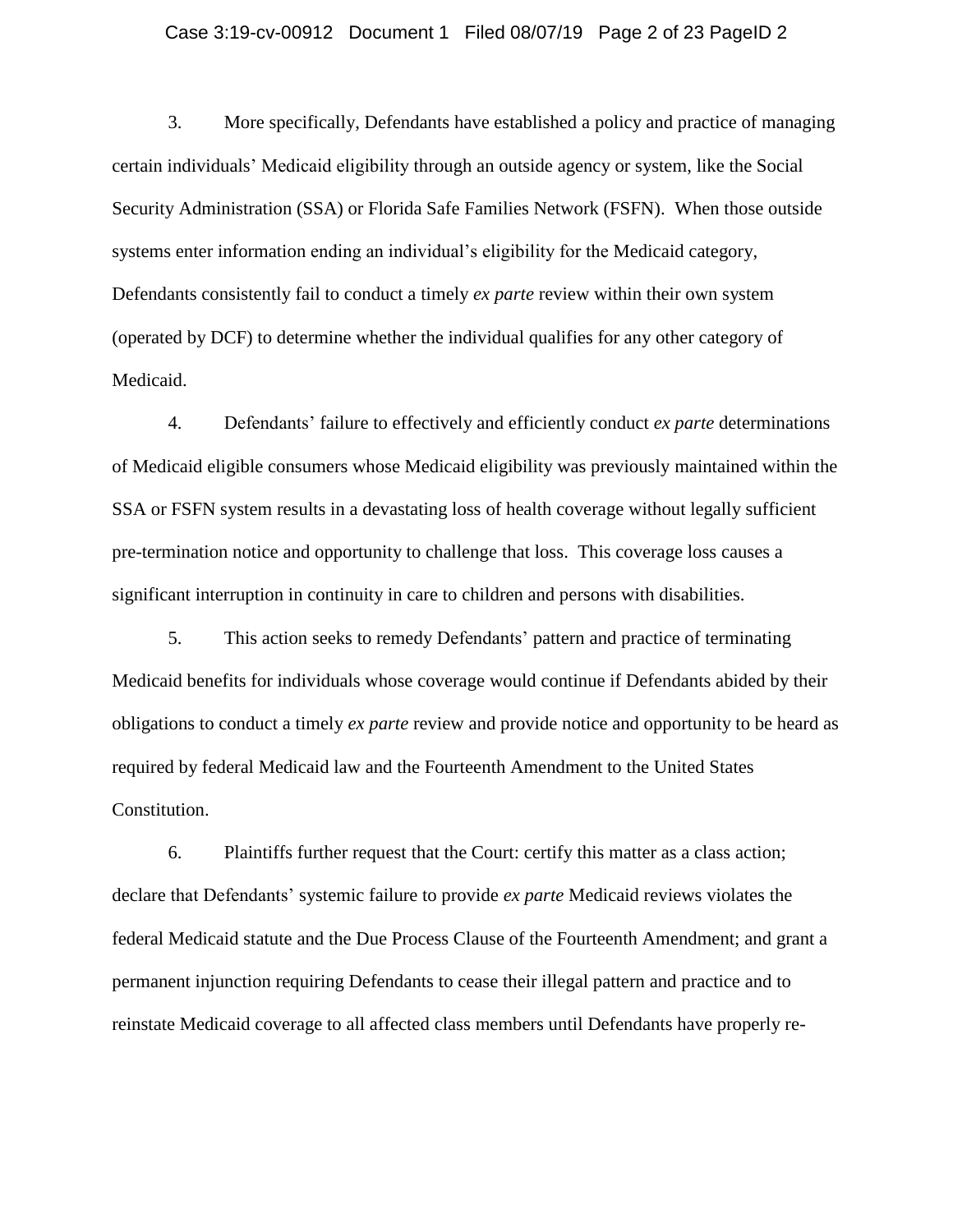#### Case 3:19-cv-00912 Document 1 Filed 08/07/19 Page 3 of 23 PageID 3

determined the class members' Medicaid eligibility under all categories and issued adequate and timely notice of such determinations.

#### **II. JURISDICTION**

7. Jurisdiction is conferred on this Court by 28 U.S.C. § 1331, which provides for original jurisdiction over all civil suits involving questions of federal law, and 28 U.S.C. §§ 1343(3) and (4), which grant this Court original jurisdiction in all actions authorized by 42 U.S.C. § 1983 to redress the deprivation under color of State law of any rights, privileges, or immunities guaranteed by the U.S. Constitution and Acts of Congress.

8. Plaintiffs seek declaratory, injunctive and other appropriate relief, pursuant to 28 U.S.C. §§ 2201 and 2202; Fed. R. Civ. P. 23, 57, and 65; 42 U.S.C. § 1983; and the Fourteenth Amendment to the U.S. Constitution.

9. Pursuant to 28 U.S.C. § 1391(b), venue is proper as Plaintiff Harrell resides in this district and a substantial part of the events or omissions giving rise to the claim also occurred in the district.

#### **III. PARTIES**

10. Plaintiff, Clayton Harrell, is an 18-year-old former foster care child. He resides in Jacksonville, Duval County, Florida with his adoptive mother and next friend, Connie Harrell.

11. Plaintiff, Austin Trueblood, is a 31-year-old individual diagnosed with Down Syndrome. He resides in Lakeland, Polk County, Florida with his biological parents who are also his court appointed guardians.

12. Defendant Chad Poppell is sued in his official capacity as the Secretary of the DCF.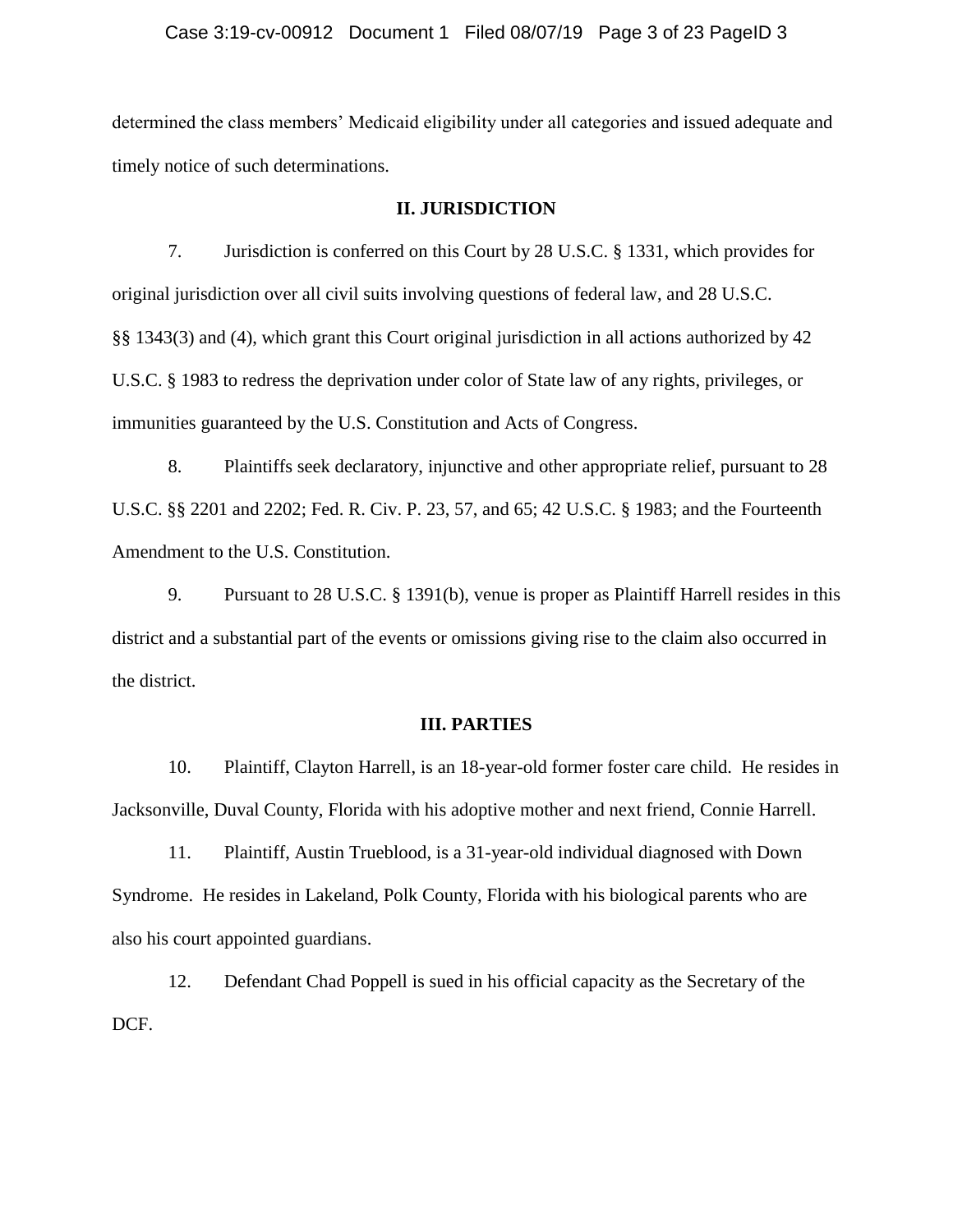13. As Secretary, Poppell directs and oversees all DCF programs, including services relating to economic self-sufficiency like Medicaid eligibility. Fla. Stat. § 409.902(1). Secretary Poppell is based in Tallahassee, Leon County, Florida which is also where DCF is headquartered.

14. Defendant Mary Mayhew is sued in her official capacity as the Secretary of the Florida Agency for Health Care Administration ("AHCA").

15. As Secretary, Mayhew directs and oversees all department programs, including services relating to economic self-sufficiency. Fla. Stat. §§ 20.42, 409.902(1). Secretary Mayhew is based in and her Agency is headquartered in Tallahassee, Leon County, Florida.

### **IV. CLASS ALLEGATIONS**

16. Plaintiffs bring this class action on behalf of themselves and all other individuals similarly situated in the State of Florida pursuant to Rule 23(a) and Rule 23(b)(2) of the Federal Rules of Civil Procedure.

17. The Plaintiff Class will consist of Florida residents who are members of either of the two subclasses listed below and whose Medicaid coverage ended or will end without DCF providing one or more of the following: (a) an *ex parte* determination of continued eligibility for Medicaid independent of eligibility for SSI or adoption assistance Medicaid; (b) timely and adequate notice regarding the complete termination of their Medicaid coverage; (c) an opportunity for a hearing to challenge the complete termination of their Medicaid coverage, including continuing coverage pending the outcome of an appeal.

**Subclass One:** Individuals who have been, are, or will be eligible for Medicaid pursuant to an Adoption Assistance Agreement and whose Medicaid coverage subsequently ended or will end under the Adoption Assistance category but who may remain eligible for another category of Medicaid.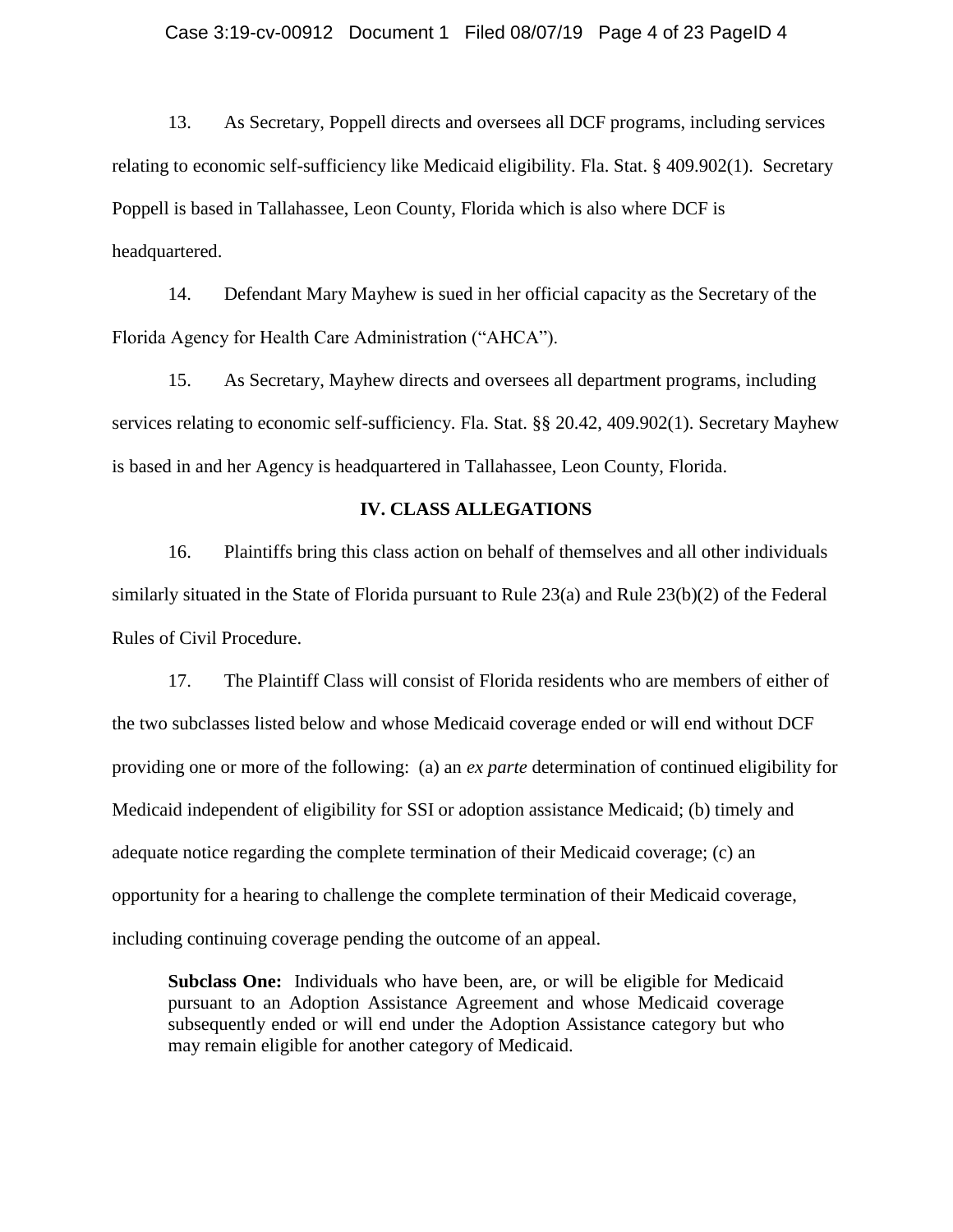**Subclass Two:** Individuals who have been, are, or will be eligible for Medicaid pursuant to the receipt of SSI benefits and whose Medicaid coverage subsequently ended or will end due to the cessation of SSI benefits but who may remain eligible for another category of Medicaid.

18. The requirements of Rule 23(a) and Rule 23(b)(2) of the Federal Rules of Civil

Procedure are met for the following reasons.

- a. The class is so numerous that joinder of all members is impracticable. In Florida, in the month of May 2019, 842 individuals were Medicaid-eligible based on an Adoption Assistance Agreement; in that same month, 993 individuals were terminated from Medicaid based on a loss of their Adoption Assistance subsidy. Similarly, in May 2019, 425,633 individuals were receiving Medicaid as a result of their SSI eligibility; 2,479 of these individuals lost Medicaid eligibility following a determination of their ineligibility for SSI benefits.
- b. There are questions of law and fact as to the legality of the Defendants' patterns and practices with respect to terminating Medicaid coverage that are common to all members of the class, including: (1) whether Defendants have terminated Medicaid benefits in violation of the federal Medicaid Act and the Due Process Clause of the Fourteenth Amendment; (2) whether Defendants conducted an *ex parte* determination of the class members' continued eligibility for Medicaid, independent of eligibility for SSI or Adoption Assistance Medicaid, (3) whether Defendants provided the class timely and adequate notice regarding the complete termination of their Medicaid coverage and, (4) whether Defendants provided the class an opportunity for a hearing to challenge the complete termination of their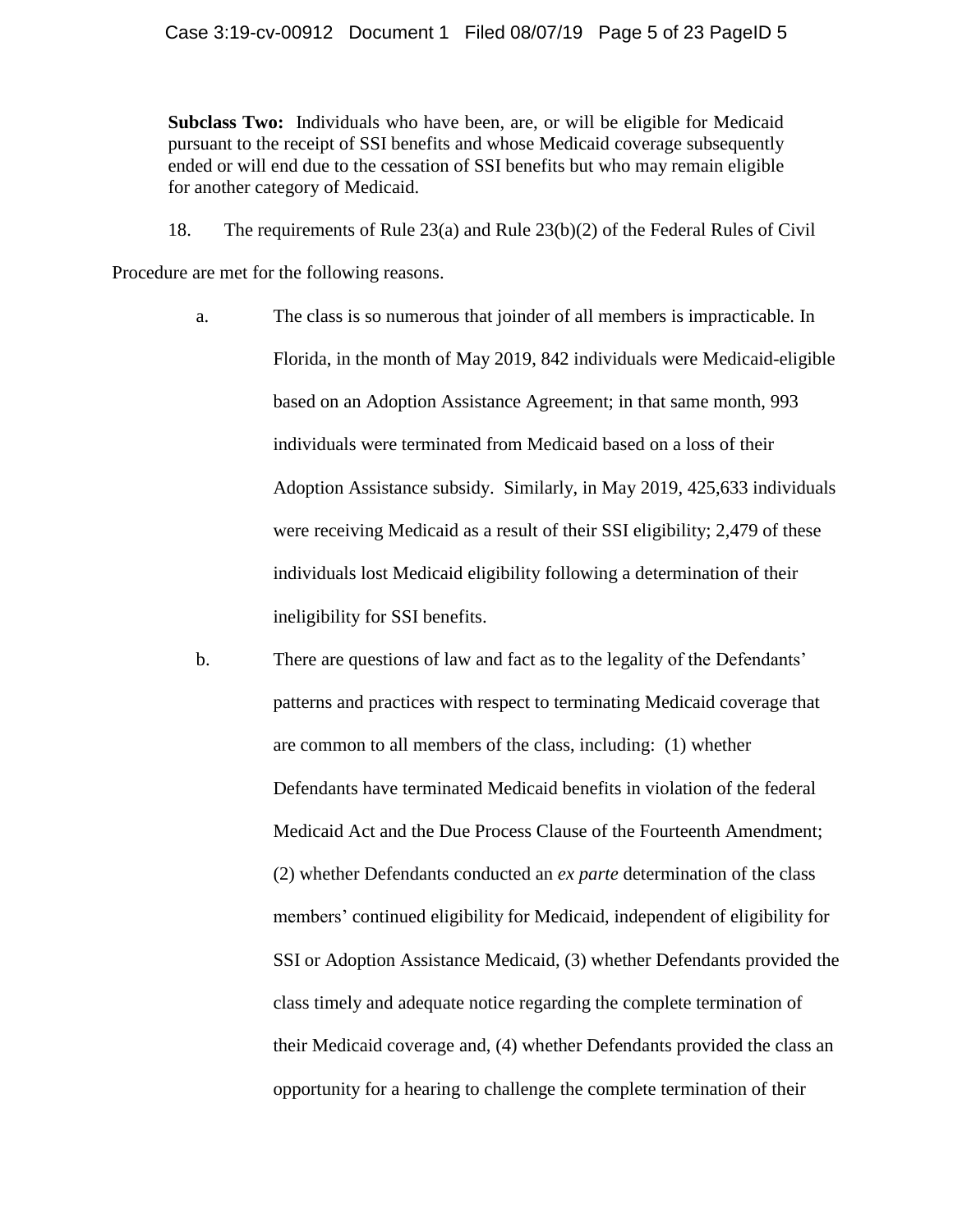#### Case 3:19-cv-00912 Document 1 Filed 08/07/19 Page 6 of 23 PageID 6

Medicaid coverage, including continuing coverage pending the outcome of an appeal.

- c. The claims of the Plaintiffs are typical to the claims of the class as Plaintiffs seek to retain their Medicaid coverage by way of Defendants', as required by law, undertaking an *ex parte review* and either: (1) assigning them to another Medicaid category without interruption of their coverage; or (2) providing notice and opportunity for a hearing where Defendants find no grounds for their continued eligibility including the opportunity to continue benefits pending outcome of their appeal.
- d. The representative Plaintiffs will fairly and adequately protect the rights of the class as all Adoption Assistance and SSI beneficiaries are entitled to an *ex parte* review where their eligibility under Adoption Assistance or SSI ends and notice and an opportunity to be heard where Defendants terminate their Medicaid coverage.
- e. The interests of the class will be adequately protected as Plaintiffs are represented by attorneys with experience in public benefits and class action litigation. Katherine DeBriere and Amanda Heystek have brought class actions previously in Florida's Federal Judicial District Courts. Additionally, Katherine DeBriere has practiced in the area of public benefits for 8 years and Amanda Heystek has practiced as a Plaintiff's attorneys in the area of disability civil rights and Medicaid for the past 10 years. The National Center for Law and Economic Justice is a national non-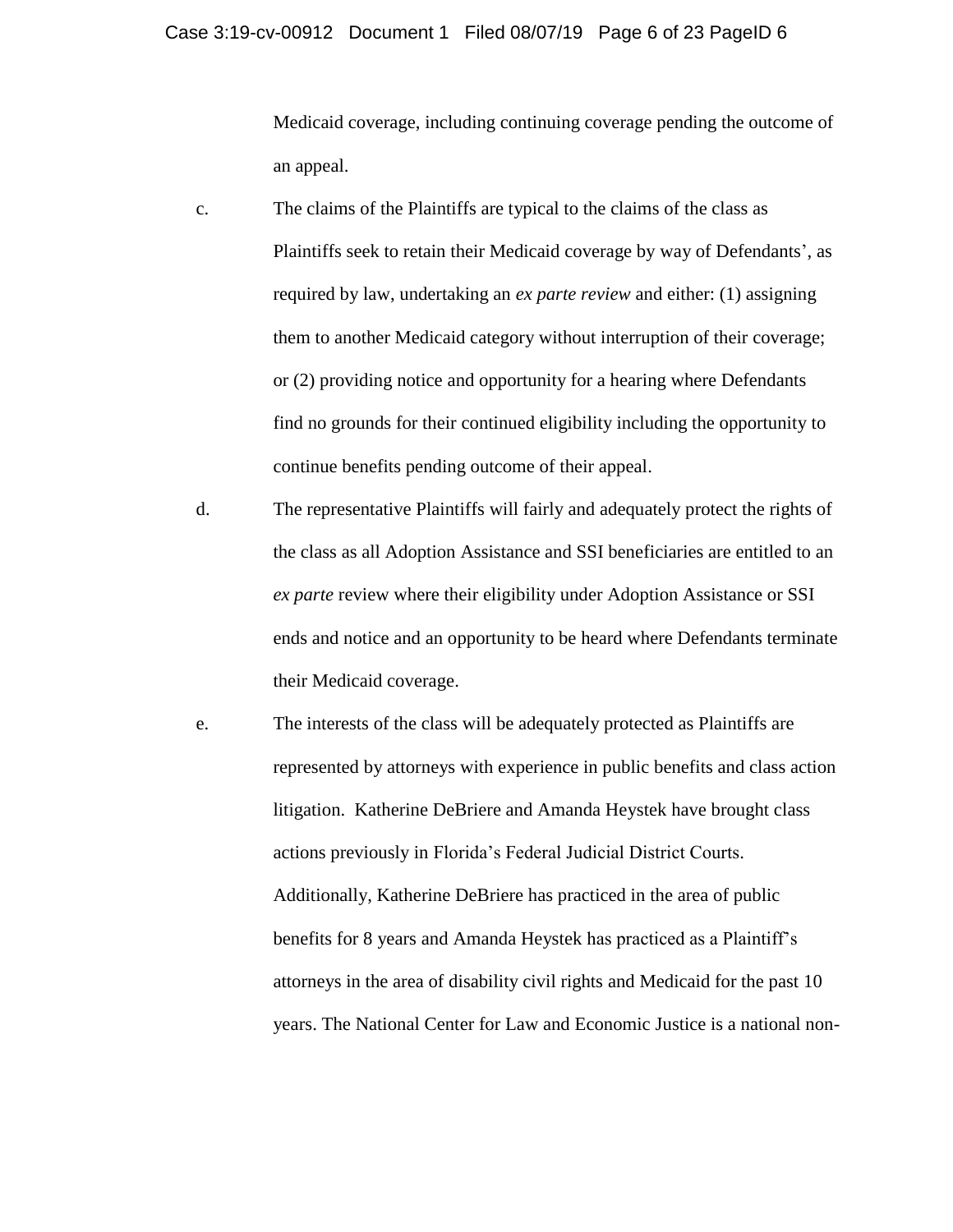profit with attorneys who have represented multiple certified classes of benefits recipients whose rights have been violated by public entities.

19. Defendant has acted on grounds generally applicable to the class by violating the provisions of federal Medicaid Act and the Due Process Clause of the Fourteenth Amendment, thereby making it appropriate for declaratory and corresponding injunctive relief on behalf of the class as a whole under Rule 23(b)(2) of the Federal Rules of Civil Procedure.

#### **V. LEGAL FRAMEWORK**

## **A. Requirements of the Medicaid Act & Implementing Regulations**

20. The Medicaid Act, Title XIX of the Social Security Act, 42 U.S.C. §§ 1396- 1396w-5, establishes a medical assistance program cooperatively funded by the federal and state governments.

21. Medicaid is designed to "enabl[e] each State, as far as practicable...to furnish (1) medical assistance on behalf of families with dependent children and of aged, blind, or disabled individuals, whose income and resources are insufficient to meet the costs of necessary medical services, and (2) rehabilitation and other services to help such families and individuals attain or retain capability for independence and self-care..." 42 U.S.C. § 1396-1.

22. States are required to administer Medicaid in "the best interests of recipients." 42 U.S.C. § 1396a(a)(19).

23. The Centers for Medicare & Medicaid Services (CMS) of the United States' Department of Health and Human Services is the agency that administers Medicaid at the federal level, including publishing rules and guidelines. These rules and regulations are set forth in 42 C.F.R. §§ 430.0 *et seq.* and in the CMS State Medicaid Manual. These rules and regulations are binding on all states that participate in Medicaid.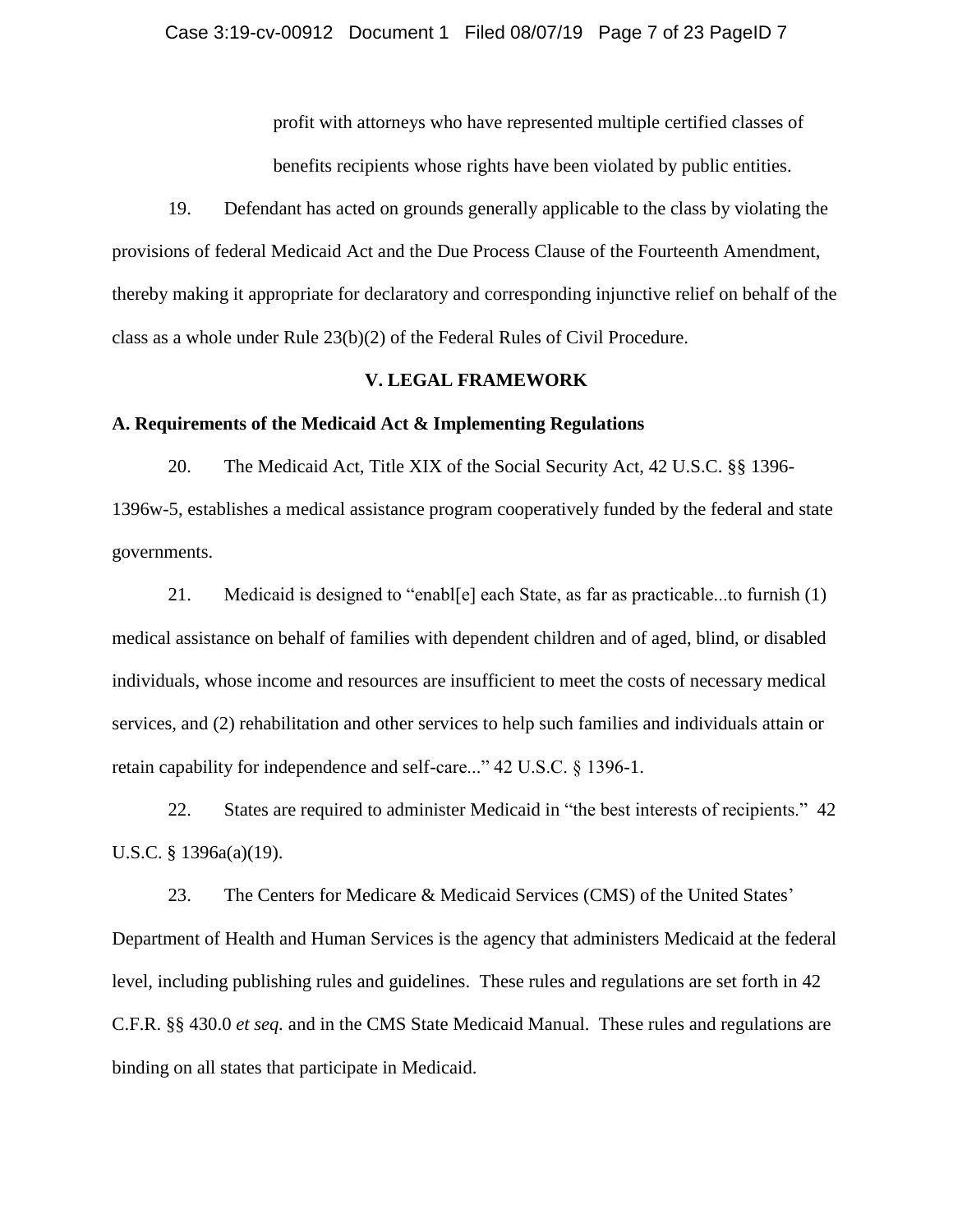#### Case 3:19-cv-00912 Document 1 Filed 08/07/19 Page 8 of 23 PageID 8

24. A state's participation in Medicaid is voluntary. Once a state elects to participate it must adhere to the federal legal requirements as provided by the United States Constitution, the Medicaid Act, and the rules promulgated by CMS. 42 U.S.C. § 1396, *et seq*.

25. Florida elects to participate in the Medicaid program. Fla. Stat. § 409.901-.9205.

26. Once a state elects to participate in the Medicaid program, the state must adopt a plan that meets the requirements of the Medicaid Act. 42 U.S.C. § 1396-1; 42 C.F.R. § 430.12.

27. States can make changes to their Medicaid programs by submitting state plan amendments for CMS's approval. 42 U.S.C. § 1396a; 42 C.F.R. § 430.12.

28. The Medicaid Act provides that the provisions of the state Medicaid plan become mandatory upon and must be in effect in all political subdivisions of the state. 42 U.S.C. § 1396a(a)(1); 42 C.F.R. § 431.50(b)(1).

29. Under the federal Medicaid statute, states must provide medical assistance "with reasonable promptness to all eligible individuals." 42 U.S.C. §1396a(a)(8). In addition, states must make medical assistance available to all qualifying individuals. 42 U.S.C. § 1396a(a)(10).

30. The regulations implementing sections (a)(8)  $\&$  (a)(10) require the state Medicaid agency to continue providing Medicaid until the beneficiary is determined to be ineligible under all Medicaid eligibility categories.  $42$  C.F.R  $\S$ §  $435.930(b)$ ,  $435.916(f)(1)$ . This process is referred to as an "*ex parte* review."

31. In addition, the state Medicaid agency must provide the "opportunity for a fair hearing before the State agency to any individual whose claim for medical assistance under the plan is denied or is not acted upon with reasonable promptness."  $42 \text{ U.S.C.}$  § 1396a(a)(3).

32. Pursuant to implementing regulations, the state Medicaid agency must provide written notice of the right to a pre-termination hearing at least ten days before Medicaid coverage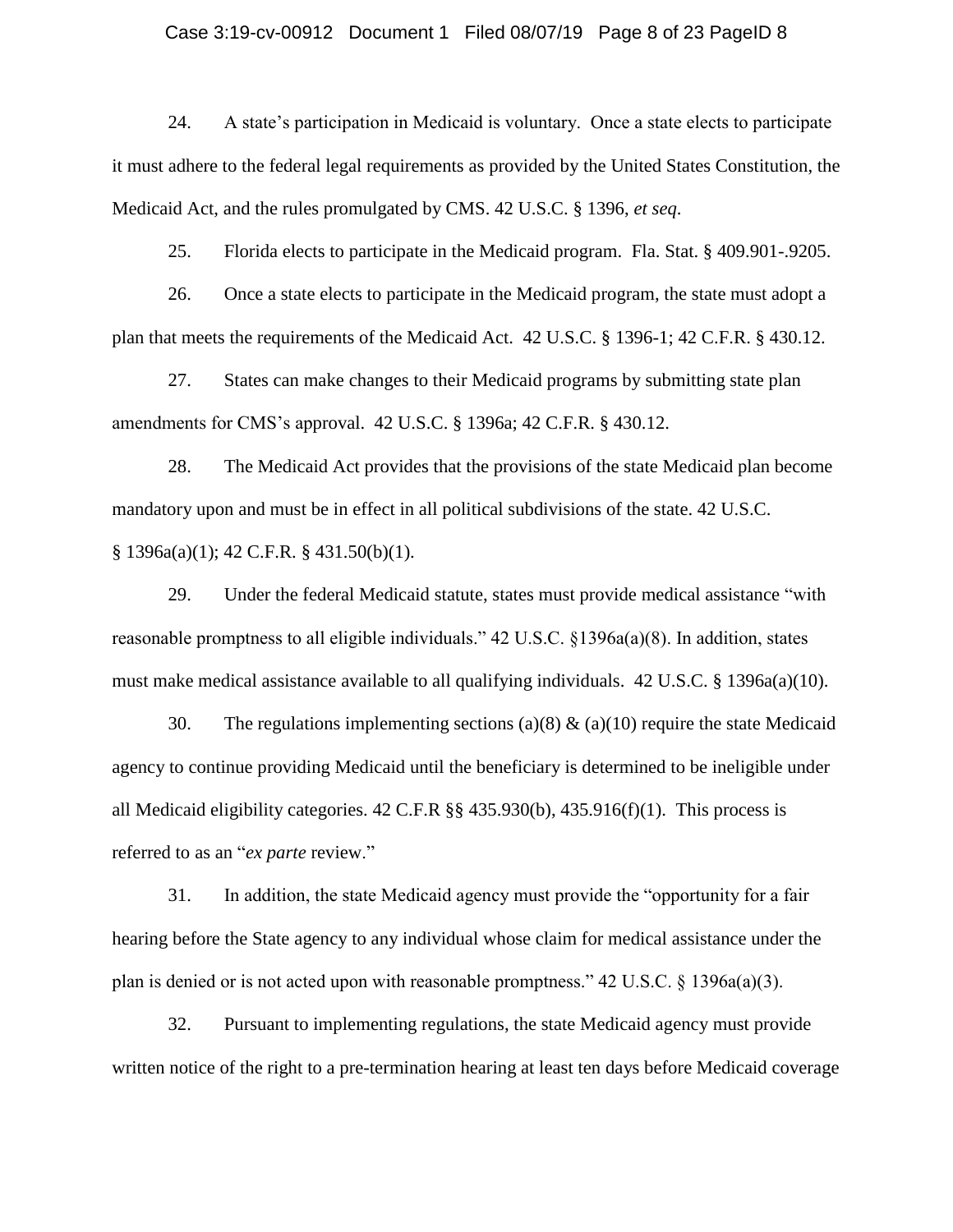#### Case 3:19-cv-00912 Document 1 Filed 08/07/19 Page 9 of 23 PageID 9

is terminated, stating the specific reasons for the termination, the specific regulation supporting the action, and an explanation of the right to a hearing. 42 C.F.R. §§ 431.210- 211, 231, 435.917.

33. Implementing regulations further require the state Medicaid agency to provide plaintiff and the putative class members continued Medicaid coverage pending the outcome of an appeal. *Id.* Receipt of benefits during the pendency of a Medicaid appeal is commonly referred to as "aid paid pending."

34. States must streamline and simplify the process for eligible persons to remain enrolled in Medicaid. 42 U.S.C. § 1396w-3.

35. States are required to re-determine Medicaid eligibility "to the maximum extent practicable" based on electronic matching and other third-party data, rather than by asking the applicant or recipient to prove their eligibility with paper documents. 42 U.S.C. §18083(c)(3); 42 C.F.R.§§435.916(a)(2), .952(c).

36. Implementing regulations prohibit the State agency from requiring Medicaid beneficiaries to provide information not needed to re-determine their eligibility. 42 C.F.R. § 435.907(e).

37. Implementing regulations prohibit the State agency from making requests for information that are not clear and understandable to beneficiaries. 42 C.F.R. § 435.905(b).

### **B. Florida's Medicaid Program**

38. AHCA is the single state agency in Florida responsible for the oversight of the state's entire Medicaid program, including eligibility determinations. Fla. Stat. § 409.902(1).

39. Although AHCA is Florida's single state agency, Medicaid eligibility is administered directly by DCF and, with limited exceptions (which are set forth in more detail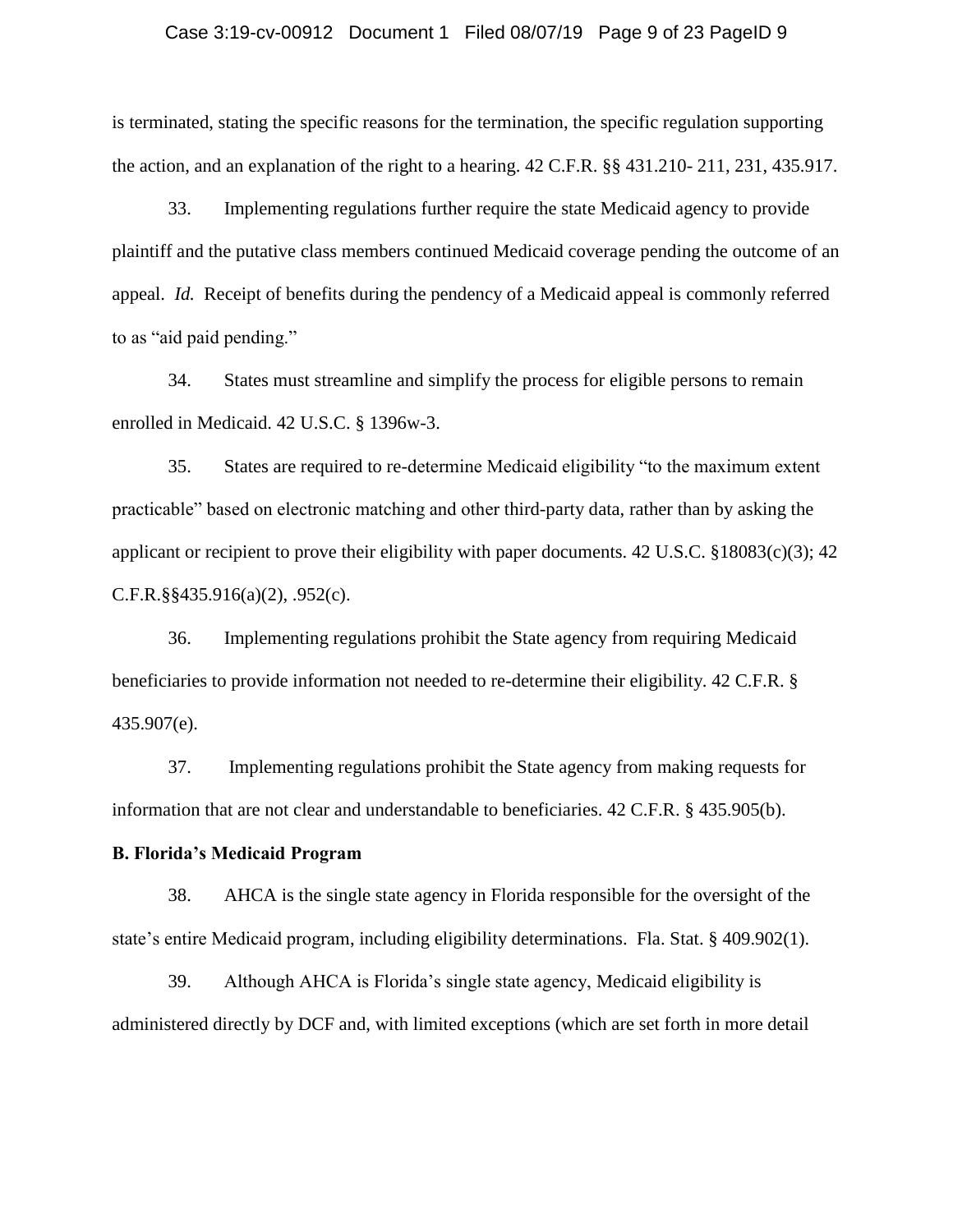### Case 3:19-cv-00912 Document 1 Filed 08/07/19 Page 10 of 23 PageID 10

below), is administered through DCF's Economic Self Sufficiency (ESS) program. Fla. Stat. §§ 409.902(1) & 409.919; Fla. Admin. Code r. 65A-1.203(2).

40. DCF manages the ESS program, including Medicaid eligibility, through an electronic public assistance eligibility system known as Florida Online Recipient Integrated Data Access or "FLORIDA."<sup>1</sup>

41. The FLORIDA system transfers data to and from other electronic systems regarding an individual's Medicaid eligibility. For example, the FLORIDA system communicates with the Florida Safe Families Network (FSFN) system about information related to children in the child welfare system. FLORIDA also communicates with the Social Security Administration through a State Data Exchange (SDX) and other data exchange systems to provide or verify applicant or recipient information from the Social Security Administration  $(SSA)$ .

42. Florida's state plan and its amendments set forth the categories of individuals eligible for all services under its state plan Medicaid program.

43. Categories of Florida Medicaid eligible individuals include but are not limited to:

- (a) Individuals who receive SSI benefits under Title XVI of the Social Security Act,
- (b) Individuals who qualify for Protected Medicaid, $2$

 $\overline{\phantom{a}}$ 

<sup>&</sup>lt;sup>1</sup> In 2004, DCF introduced the Automated Community Connection to Economic Self-Sufficiency ("ACCESS") which creates an online platform for public benefits applications and recertifications including most (but not all) Florida Medicaid programs. Eligibility through Child in Care Medicaid or through the receipt of SSI benefits is not managed through ACCESS. <sup>2</sup>Among those eligible for Protected Medicaid in Florida are individuals classified by the SSA as a Disabled Adult Child or "DAC." *See* 42 U.S.C. § 1383c(c).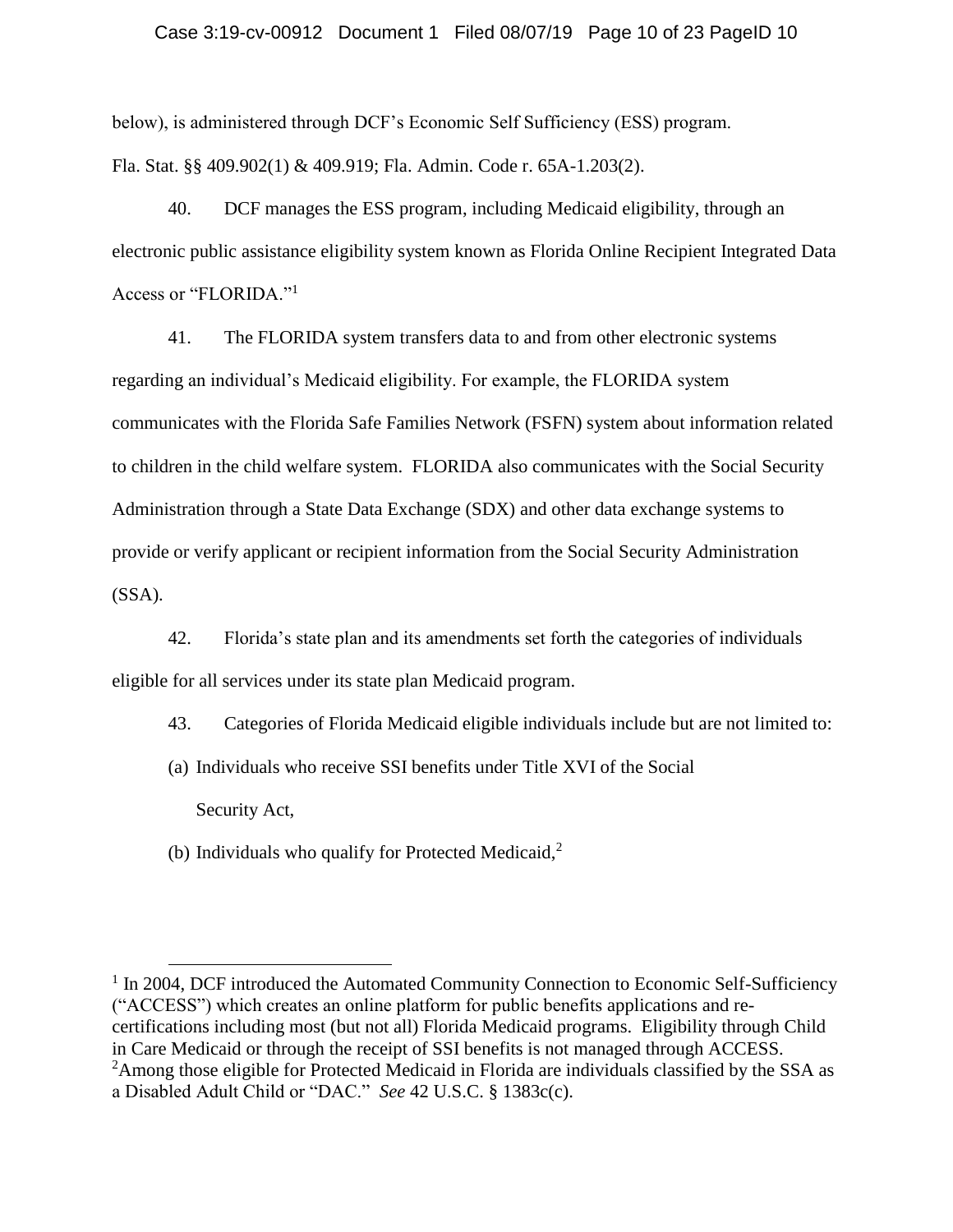- (c) Individuals who receive Title IV-E or non-Title IV-E adoption subsidies,
- (d) Individuals age 0 to 1 whose household income is 200% of the Federal Poverty Line (FPL) or below,
- (e) Individuals age 1-18 whose household income is 138% of the FPL or below,
- (f) Pregnant women whose household income is 200% of the FPL or below,
- (g) Caregivers and individuals age 19-20 whose household income is 32% of the FPL or below,
- (h) Individuals eligible for the iBudget and Long Term Care Home & Community Based Services Medicaid waivers, and
- (i) Individuals receiving care in an institutional setting.

*See* Fla. Admin. Code rs. 59G-1.058, 65A-1.703, .710; Fla. Stat. §§ 409.903, .904

### **C. Adoption Assistance Medicaid**

44. In Florida, individuals who adopt a child from the child welfare system are, under certain circumstances, eligible to receive a subsidy pursuant to an Adoption Assistance Agreement. *See also*, 42 U.S.C. § 1396a(a)(10)(A)(i)(I), 1396a(a)(10)(A)(ii)(VIII); Fla. Stat. §§ 409.903(4), 409.166(4).

45. The adopted child can also receive Medicaid coverage through the term of the Adoption Assistance Agreement. This is often referred to as "Adoption Assistance Medicaid." DCF CFOP 170-15, Chapter 2.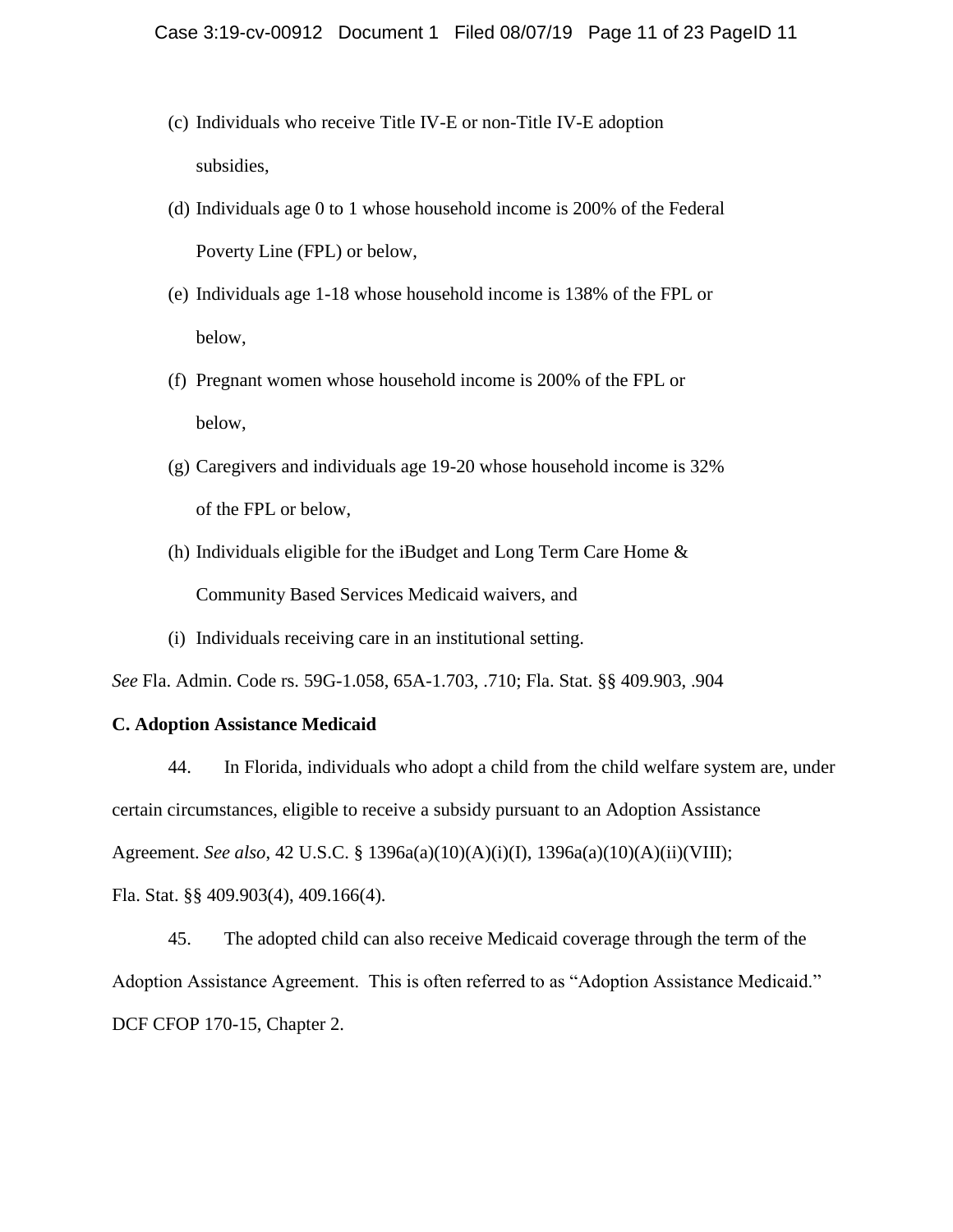#### Case 3:19-cv-00912 Document 1 Filed 08/07/19 Page 12 of 23 PageID 12

46. DCF further classifies Adoption Assistance Medicaid as a category of Child in Care Medicaid. *Id.* 

47. Medicaid applications, recertifications, and case closures regarding Adoption Assistance and other Child in Care Medicaid categories are managed through the child welfare electronic system known as FSFN. *Id.* at Chapter 2-4, 2-15, and 2-17.

48. When there is a change in circumstances of Adoption Assistance Medicaid, such as the expiration of the Agreement upon a child turning age 18, that information is entered into FSFN and then submitted to the FLORIDA system. *Id.* at Chapter 2-15.

49. At the time FSFN transfers information about the individual's coverage under the Adoption Assistance Medicaid category to the FLORIDA system, DCF is required to undertake an *ex parte* review to determine whether the individual is eligible for any other category prior to completely terminating Medicaid coverage. *Id.* at Chapter 2-15(e); Fla. Admin. Code r.65A- $1.702(4)(a)$ .

50. DCF is also required to notify the individual of the outcome of its *ex parte* review and, if the individual disagrees with the outcome, allow him or her to request a hearing including the opportunity to receive continued Medicaid benefits pending the outcome of the appeal. Fla. Admin. Code r. 65A-1.702(4)(b).

51. Although DCF's policy requires an *ex parte* determination to be completed at the time FSFN transmits information about a change in Adoption Assistance Medicaid eligibility to FLORIDA, DCF's actual pattern and practice results in automatic termination of Medicaid coverage without an *ex parte* review and without sending notice of termination to either the adoptive parent or the adult child.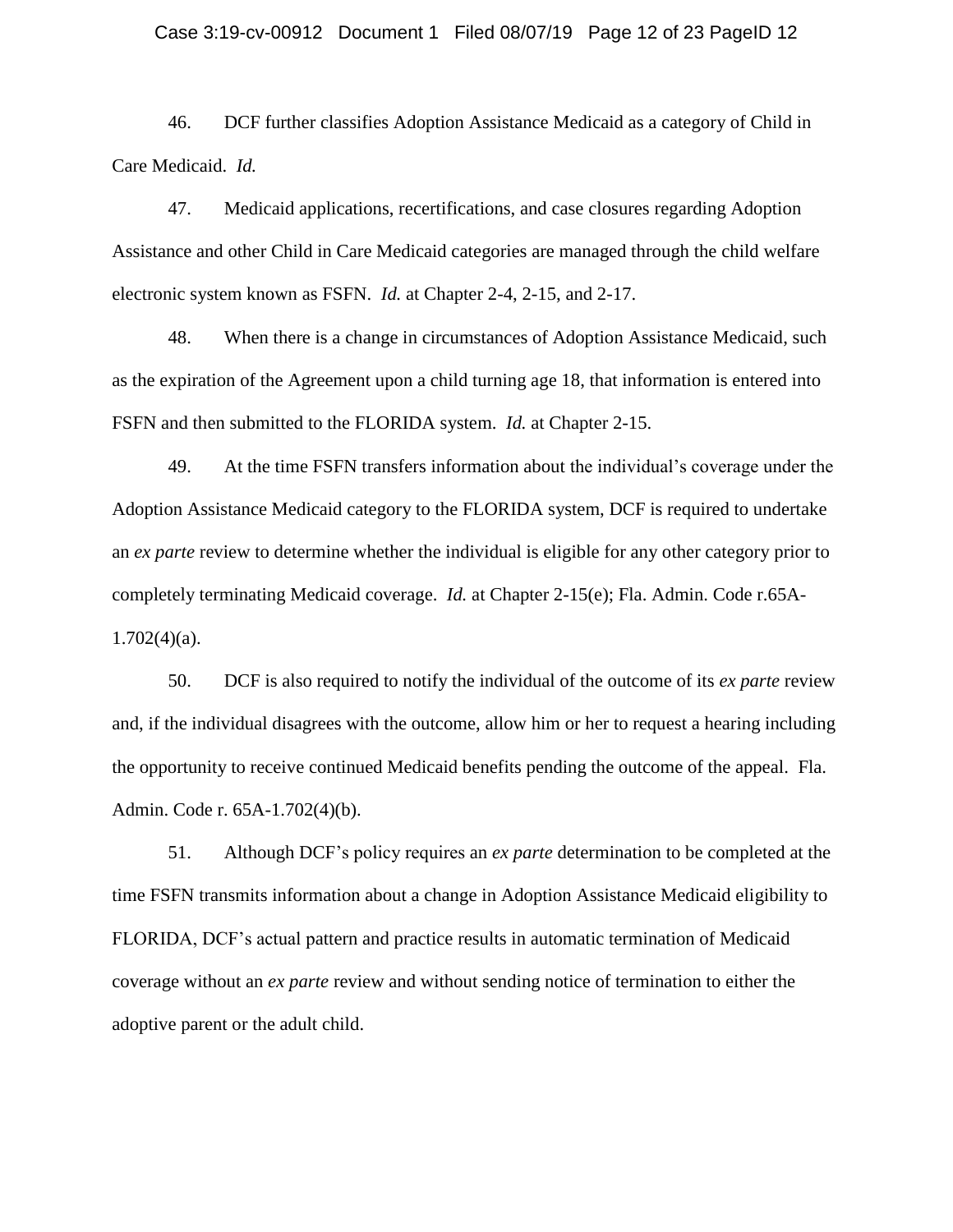### **D. SSI-Related Medicaid**

52. SSI is a benefit program established by Congress for the aged, blind, and disabled. *See* 42 U.S.C. §§ 1381 *et seq*.

53. To qualify for SSI benefits, one must meet SSI criteria for disability and also have income and resources that do not exceed program limits. *See* 42 U.S.C. § 1382.

54. Florida is a "1634" state. A 1634 state is one in which the Social Security Administration enters into an agreement with a state to "determine eligibility for medical assistance in the case of aged, blind, or disabled individuals under such State's plan approved under…[Title XIX of the Social Security Act]." 42 U.S.C. § 1383c(a).

55. In Florida, a person who is eligible for any amount of SSI is categorically eligible for Medicaid. *See* 42 U.S.C. § 1396a(a)(10)(A)(i); Fla. Stat. § 409.903(2).

56. As a 1634 state, Florida does not manage the Medicaid eligibility of an individual receiving SSI benefits. The Medicaid eligibility is managed instead by the SSA. *See* DCF TRANSMITTAL No: P-11-06-0007, *Supplemental Security Income Termination Review Process* (June 7, 2011).

57. If the SSA determines that an individual is no longer eligible for SSI benefits because of a change in the individual's circumstances, then the SSA terminates the individual's SSI benefits and transfers that information to DCF. *See* DCF TRANSMITTAL No: P-11-06- 0007; *see also*, State of Florida, Department of Children and Families, *ACCESS Florida System Technical Architecture Overview* at 44–45; 76 (June 1, 2012).

58. Once DCF receives notification from the SSA that an individual is SSI ineligible, DCF is required to undertake an *ex parte* review to determine whether the individual is eligible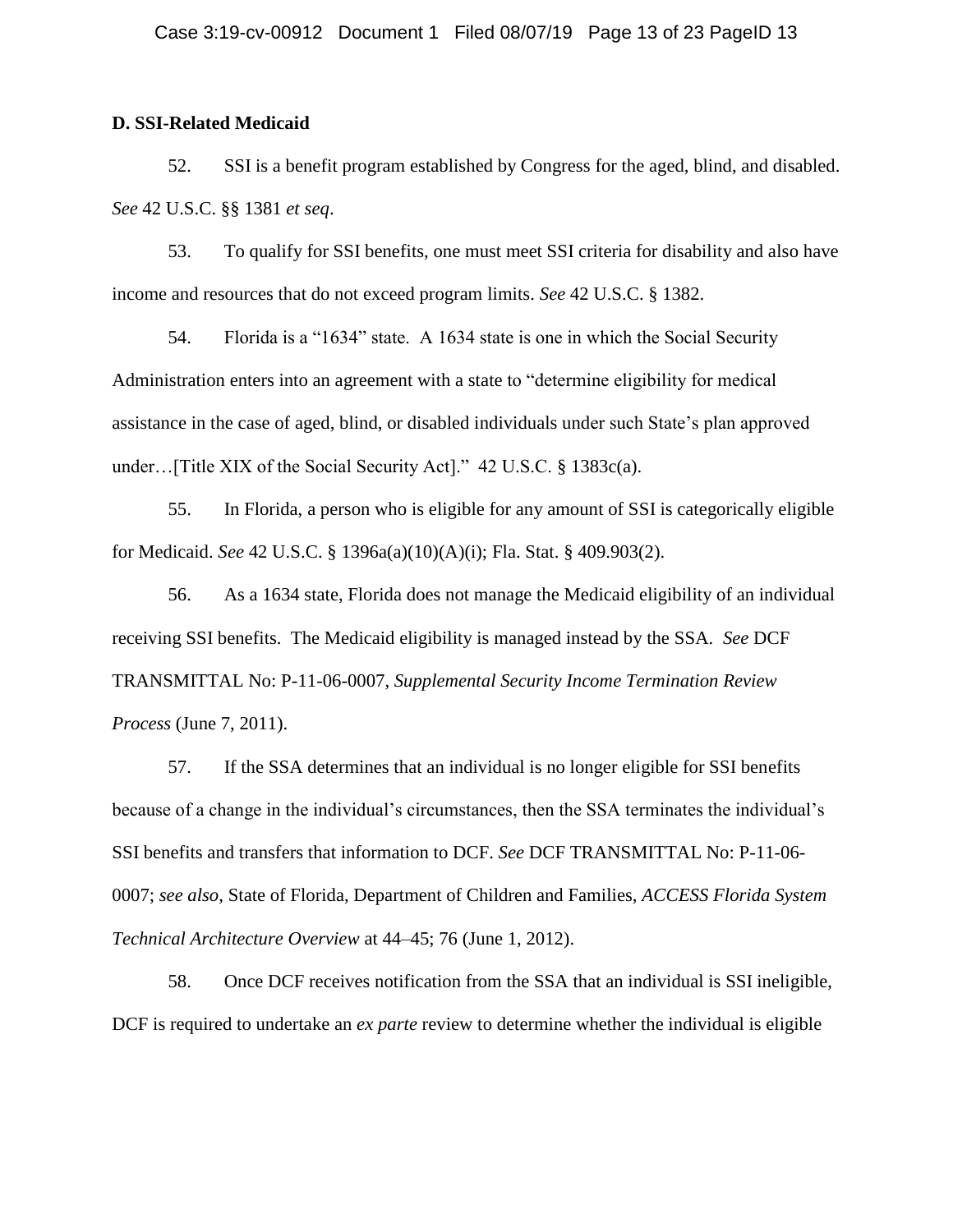#### Case 3:19-cv-00912 Document 1 Filed 08/07/19 Page 14 of 23 PageID 14

for any other category of Medicaid prior to termination. *See* DCF TRANSMITTAL No: P-11- 06-0007; Fla. Admin. Code r. 65A-1.702(4), F.A.C.

59. DCF is then required to notify the individual of the outcome of its *ex parte* review and, if the individual disagrees with the outcome, allow him or her to request a hearing including the opportunity to receive continued Medicaid eligibility pending the outcome of the appeal. *See*  DCF TRANSMITTAL No: P-11-06-0007; Fla. Admin. Code r. 65A-1.702(4)(b).

60. Although DCF's policy requires an *ex parte* determination to be completed at the time the SSA notifies DCF about an individual's SSI termination, the actual pattern and practice of DCF results in automatic termination of coverage without an *ex parte* review and without sending notice of termination to the SSI recipient or the recipient's representative.

### **VI. FACTS COMMON TO THE CLASS MEMBERS**

61. In Florida, as of May 2019, there were 842 individuals receiving Medicaid based on an Adoption Assistance Agreement; there were 425,633 individuals receiving Medicaid based on eligibility for SSI benefits.

62. In May 2019, there were 993 individuals who lost Medicaid eligibility due to the expiration of their Adoption Assistance Agreement; there were 2,479 individuals who lost Medicaid eligibility due to a loss of SSI benefits.

63. DCF maintains a system that relies on its ACCESS staff to manually review data exchanges and termination reports from the FSFN and SSA system to undertake *ex parte* reviews when class members are terminated from Medicaid due to a loss of an adoption subsidy or SSI benefits.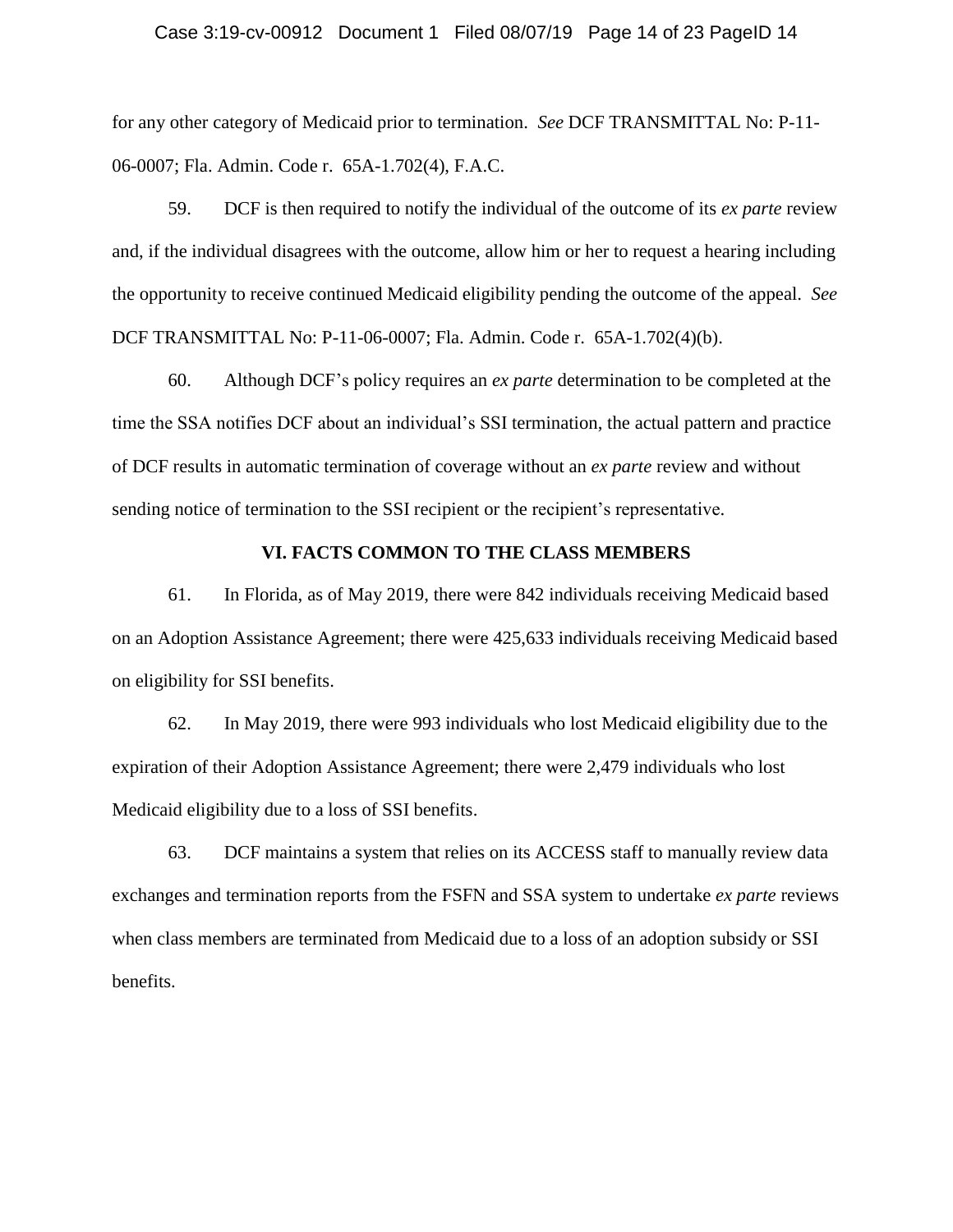#### Case 3:19-cv-00912 Document 1 Filed 08/07/19 Page 15 of 23 PageID 15

64. By its own admission, DCF does not employ a sufficient amount of staff to process the information transferred to FLORIDA through data exchanges, like those from the FSFN and SSA systems.

65. Based on a September 2018 State of Florida Auditor General report, DCF had not, as of November 29, 2017, timely reviewed or processed 650,131 data exchanges. *See* State of Florida Auditor General, *Information Technology Operational Audit – Department of Children and Families, Florida Online Recipient Integrated Data Access*, Report No. 2019-022, September 2018, at 2–3, *available at* https://flauditor.gov/pages/pdf\_files/2019-022.pdf .

66. The Auditor General further found that "the risk that eligible individuals may not timely receive benefits . . . is increased when data exchange responses are deleted or are not timely reviewed and processed." *Id.* 

67. The report makes clear that DCF has repeatedly been warned of the problem but has not successfully decreased the amount of un-reviewed and unprocessed data exchanges. *Id.* 

68. According to the State Auditor report, in response to the Auditor's inquiries, DCF stated that "the number of overdue data exchange responses was due, in large part, to the volume of data exchange responses received compared to the number of staff available to process the responses." *Id.* at 3.

69. Since 2014, the legal services' organizations of undersigned counsel have represented at least 30 individuals who lost their Medicaid coverage due to termination of an adoption subsidy or SSI benefits and for whom Defendants failed to conduct an *ex parte* review of their continued eligibility under another Medicaid category. However, the legal services organizations of undersigned counsel rely on individuals contacting them and it is unknown how many individuals are not aware of their services but may nonetheless be impacted by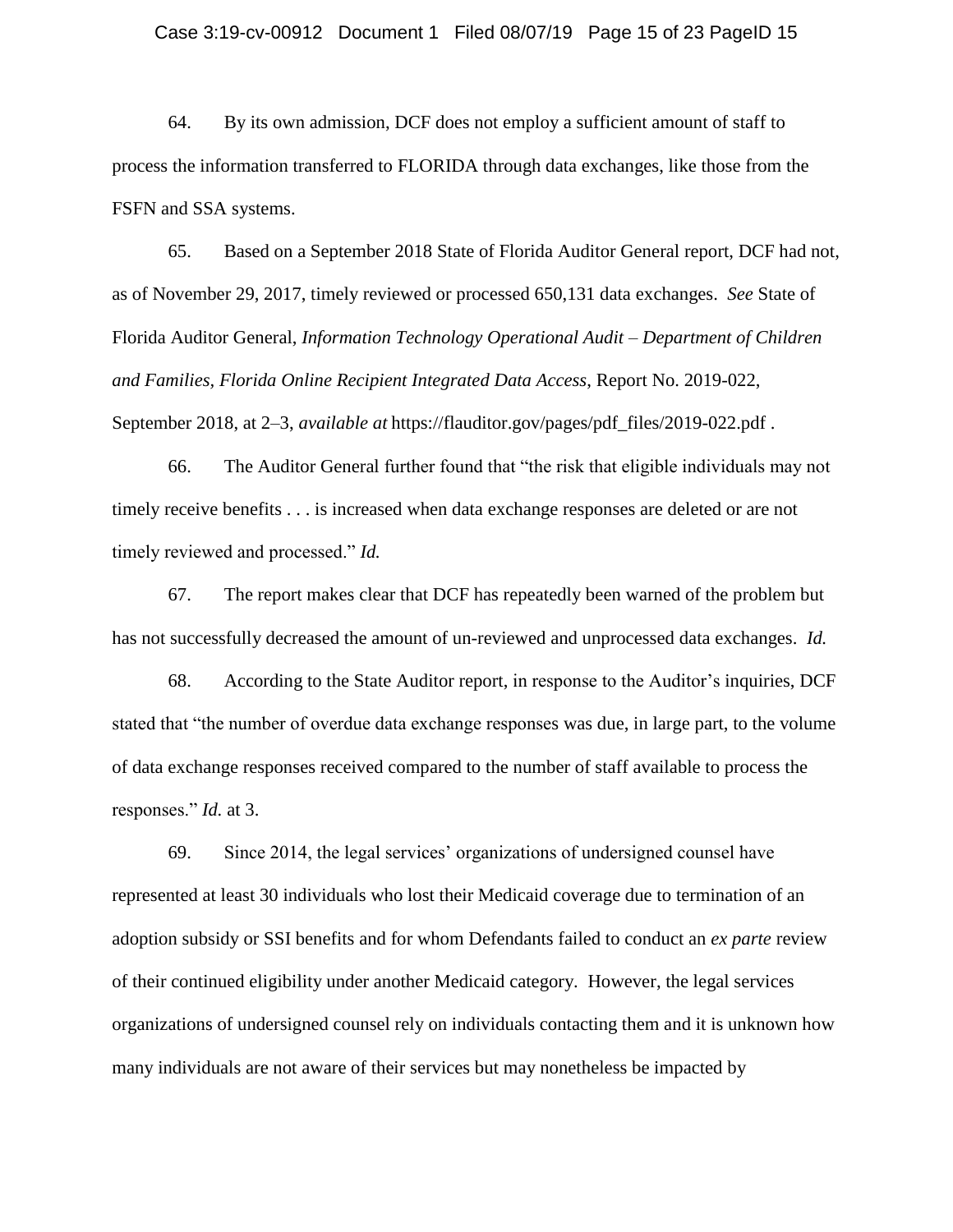#### Case 3:19-cv-00912 Document 1 Filed 08/07/19 Page 16 of 23 PageID 16

Defendants' failures. In these individual cases, Defendant also failed to provide any pretermination notice setting forth the individual's right to a hearing and aid paid pending the outcome of such an appeal.

70. Without assistance from undersigned counsels' organizations to enforce their right to continued Medicaid eligibility and educate them about their right to adequate, pretermination notice and hearing, these individuals would likely still be without Medicaid. Many others who have not retained the assistance of legal counsel have lost Medicaid coverage.

71. Florida healthcare service providers that case manage recipients' Medicaid eligibility consistently see DCF fail to provide an *ex parte* review or timely notice when those recipients lose their Adoption Assistance Medicaid or SSI. The providers have adapted their business practices so they can proactively address a potential Medicaid lapse; the providers view the problem as especially serious because Florida recently eliminated retroactive Medicaid eligibility.

72. DCF does not employ a sufficient amount of staff necessary to complete *ex parte* reviews for class members when the class members lose their Medicaid eligibility due to cessation of an adoption subsidy or SSI benefits.

73. DCF does not employ a sufficient amount of staff to ensure that class members receive adequate, pre-termination notice when they lose Medicaid eligibility due to cessation of an adoption subsidy or SSI benefits.

74. DCF does not have a system in place that safeguards the rights of class members to *ex parte* reviews.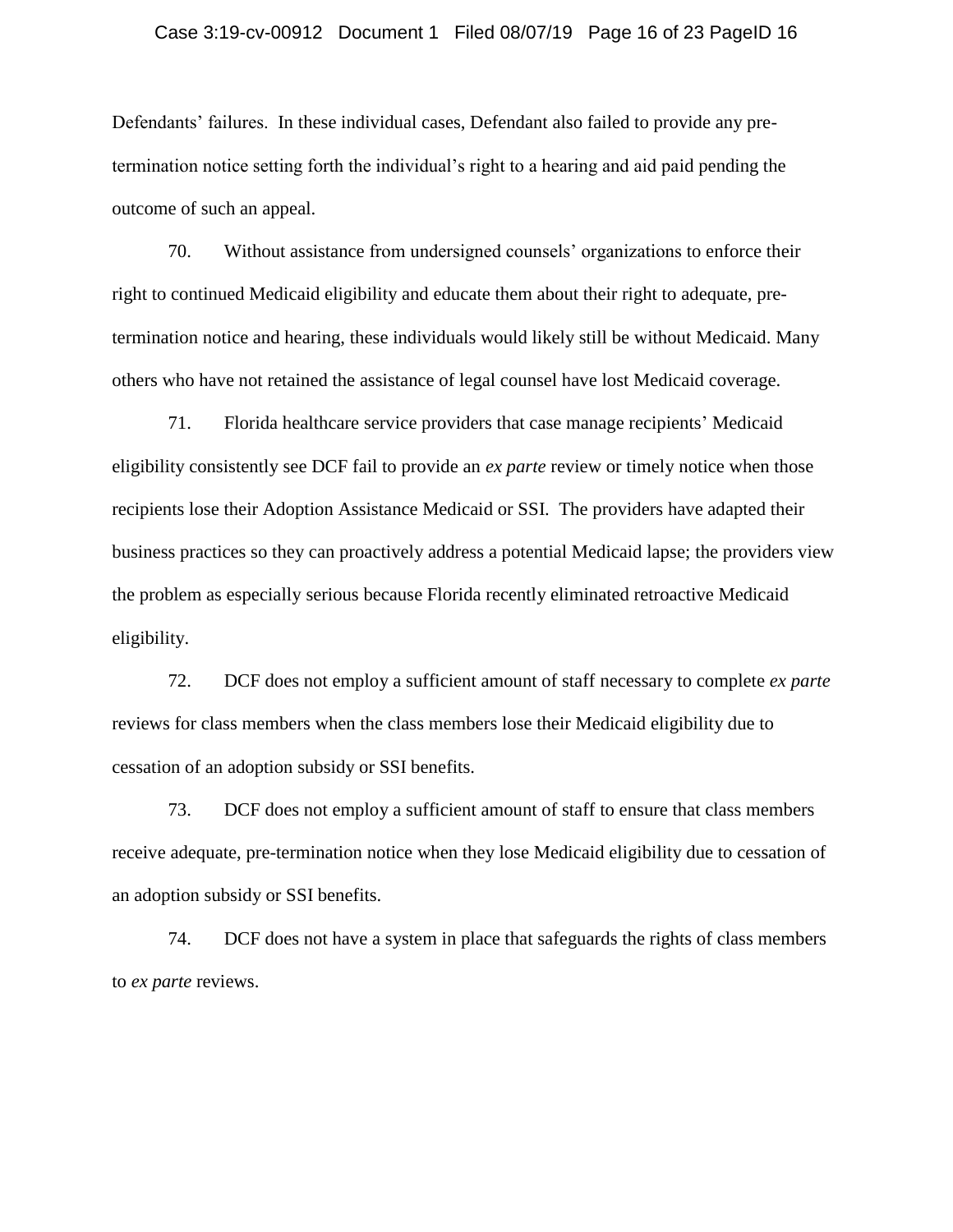#### Case 3:19-cv-00912 Document 1 Filed 08/07/19 Page 17 of 23 PageID 17

75. DCF does not have a system in place to ensure that class members receive adequate, pre-termination notice when they lose Medicaid eligibility due to loss of an adoption subsidy or SSI benefits.

76. Defendants' pattern and practice is to terminate class members' Medicaid coverage without conducting an *ex parte* review when the class members' lose Medicaid eligibility derived from an Adoption Assistance Agreement or receipt of SSI benefits.

77. Furthermore, Defendants' pattern and practice is to terminate class members from Medicaid without providing adequate, pre-termination notice, including opportunity to be heard and aid paid pending.

### **VII. FACTS AND ALLEGATIONS OF NAMED PLAINTIFFS**

#### **A. Clayton Harrell**

78. Plaintiff, Clayton Harrell, is an 18 year old former foster care child.

79. Clayton was adopted by his mother, Connie Harrell.

80. Clayton is diagnosed with empty sella syndrome, which led to pituitary dwarfism (growth deficiency). He is also diagnosed with pseudo-tumor cerebri, fetal alcohol syndrome, and generalized anxiety disorder. He sees multiple specialists and is prescribed several medications to manage severe migraines and behavioral health concerns.

81. The combination of Clayton's medical and behavioral health needs makes ongoing Medicaid coverage essential.

82. Beginning on December 7, 2010, Clayton's Medicaid eligibility derived from an Adoption Assistance Agreement entered into between Ms. Harrell and a DCF Community Based Care child welfare contracting agency known as Family Support Services of North Florida.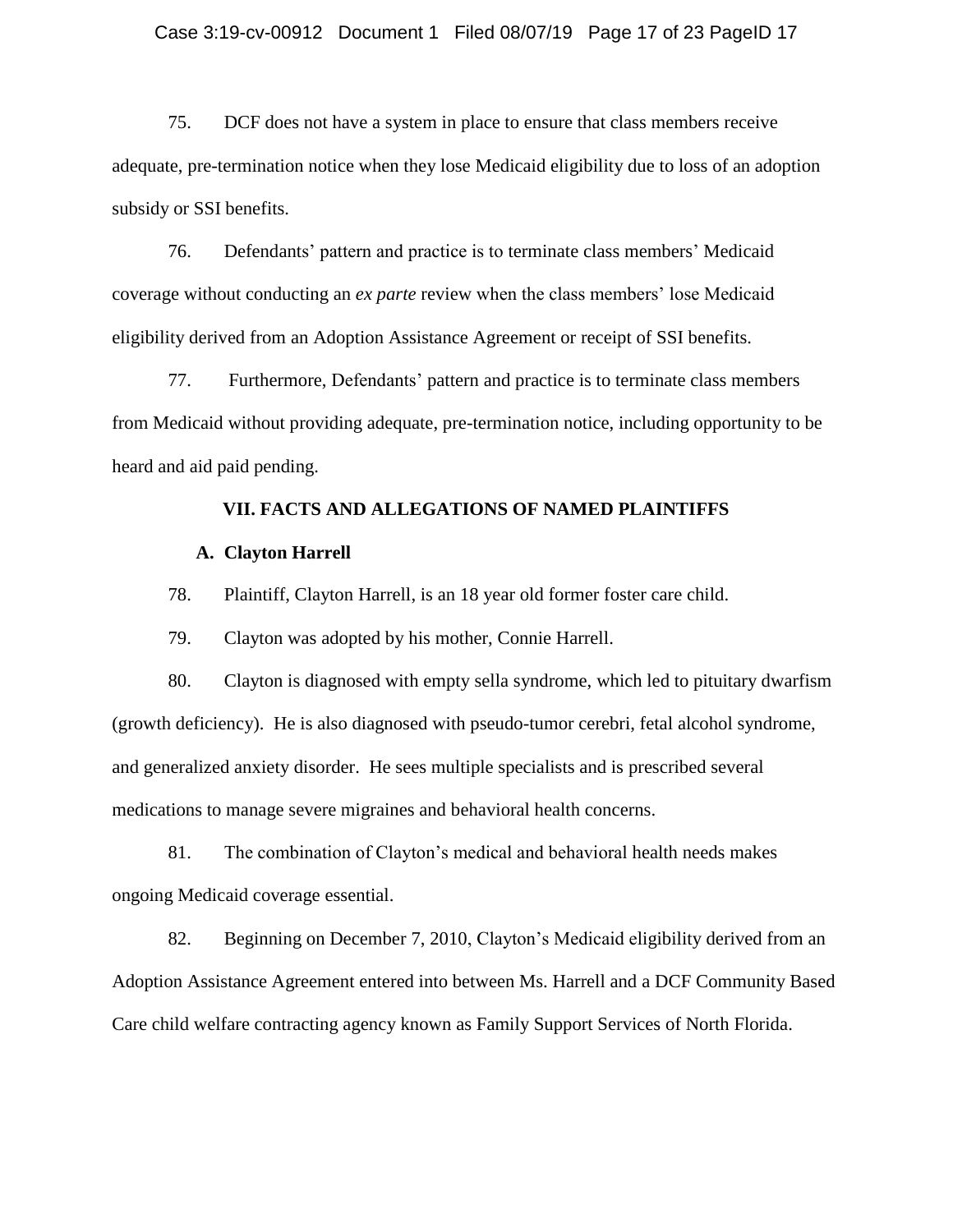#### Case 3:19-cv-00912 Document 1 Filed 08/07/19 Page 18 of 23 PageID 18

83. Ms. Harrell signed an updated Adoption Assistance Agreement on November 12, 2013 to receive an increased adoption subsidy. The 2013 Agreement also provided for Clayton's continued Medicaid eligibility until his 18<sup>th</sup> birthday.

84. Effective August 1, 2019, Clayton's Adoption Assistance Agreement ended because Clayton turned 18.

85. Upon the end of the Adoption Assistance Agreement, Clayton's Medicaid eligibility based on the Agreement also ended.

86. Defendants did not inform either Clayton or his mother, Connie, that his Medicaid coverage would end effective August 1, 2019.

87. Clayton and his mother, Connie, discovered Clayton's Medicaid ended when the office of Clayton's primary care physician, Dr. Rita Nathawad, informed him of the lapse.

88. DCF failed to conduct an *ex parte* review to determine Clayton's eligibility under any other category of Medicaid. Had DCF conducted an *ex parte* review, it would have discovered that, due to age, household income, and disability, Clayton continues to be eligible for Medicaid under other Medicaid categories, including SSI and Family Related Medicaid; DCF would have assigned Clayton to the appropriate Medicaid category or requested additional information to complete a redetermination of his Medicaid eligibility.

89. DCF also did not provide notice to Clayton about the outcome of an *ex parte* review and his ability to request a hearing and continued benefits during the pendency of that hearing.

### **B. Austin Trueblood**

90. Plaintiff, Austin Trueblood, is a 31-year-old man diagnosed with Down Syndrome.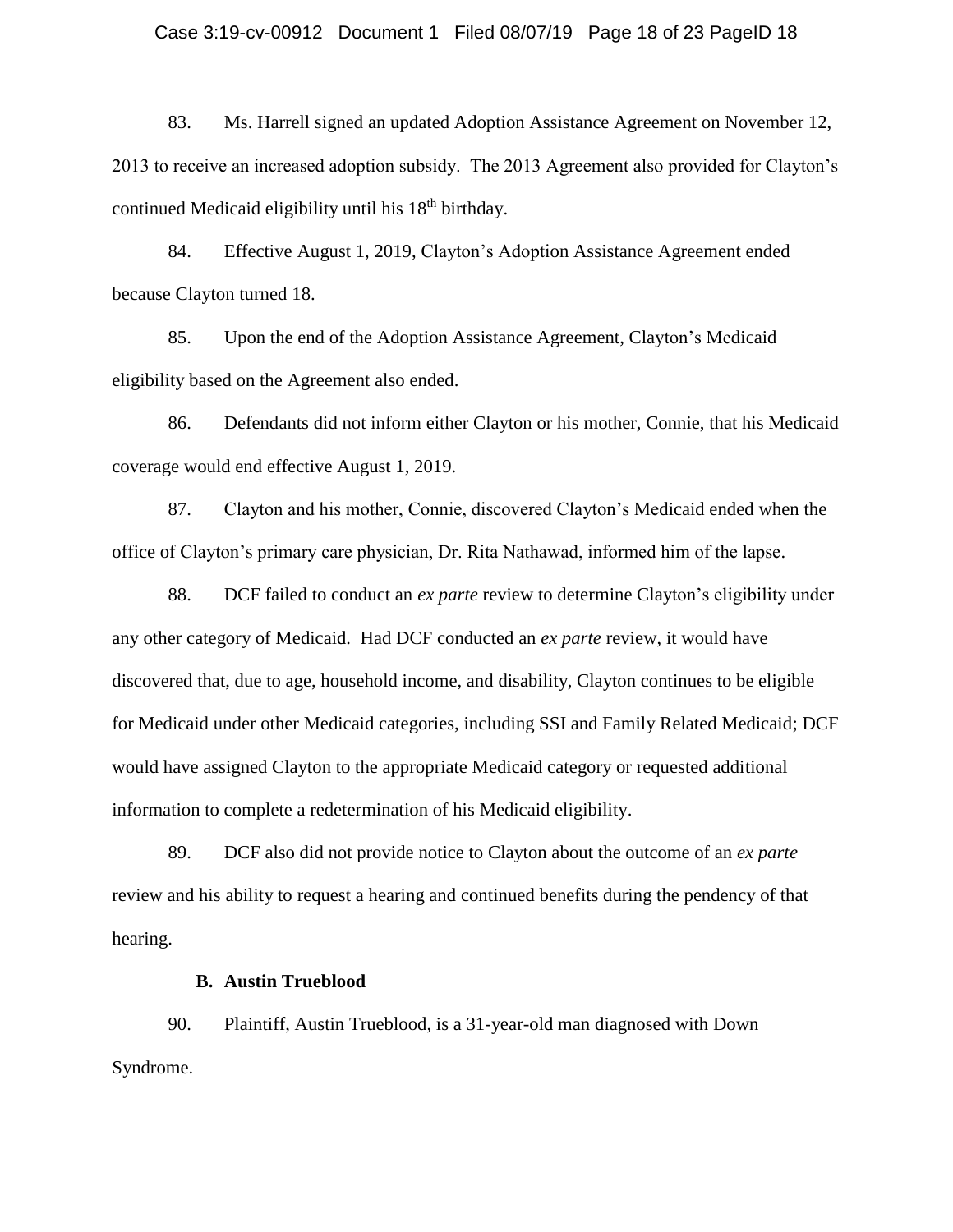91. Austin received SSI benefits from March 1, 2010 to April 30, 2019.

92. On January 20, 2019, the Social Security Administration approved Austin's

application for Disabled Adult Child ("DAC") benefits in the amount of \$1,405.00 per month.

93. Austin's monthly DAC benefit rendered Austin income ineligible for continued receipt of SSI benefits and, on March 1, 2019, the Social Security Administration terminated Austin's SSI benefits.

94. On January 28, 2019, AHCA mailed to Austin a notice stating:

[t]he Social Security Administration has ended your Supplemental Security Income (SSI). You have been covered by the Florida Medicaid Program because were on SSI. Now the Department of Children and Families (DCF) must see if you can be covered for Medicaid under another Florida Medicaid program. If DCF needs any information you, they will send you a letter in the mail.

95. Although AHCA stated that DCF would determine if Austin "could be covered

for Medicaid under another Florida Medicaid program," DCF failed to do so.

96. When Austin Trueblood's mother, Suzanne Trueblood, called the phone number provided on the AHCA notice, she learned that Defendants had already terminated Austin's Medicaid coverage.

97. DCF failed to conduct an *ex parte* review to determine Austin's eligibility under any other category of Medicaid. Had DCF conducted a proper *ex parte* review, it would have discovered that, due to Austin's receipt of DAC benefits, he continues to be eligible for Medicaid under the category of Protected Medicaid and would have continued Austin's Medicaid eligibility under that category.

98. DCF also failed to provide any notice to Austin about an outcome of an *ex parte* review and his ability to request a hearing and continue benefits during the pendency of that hearing.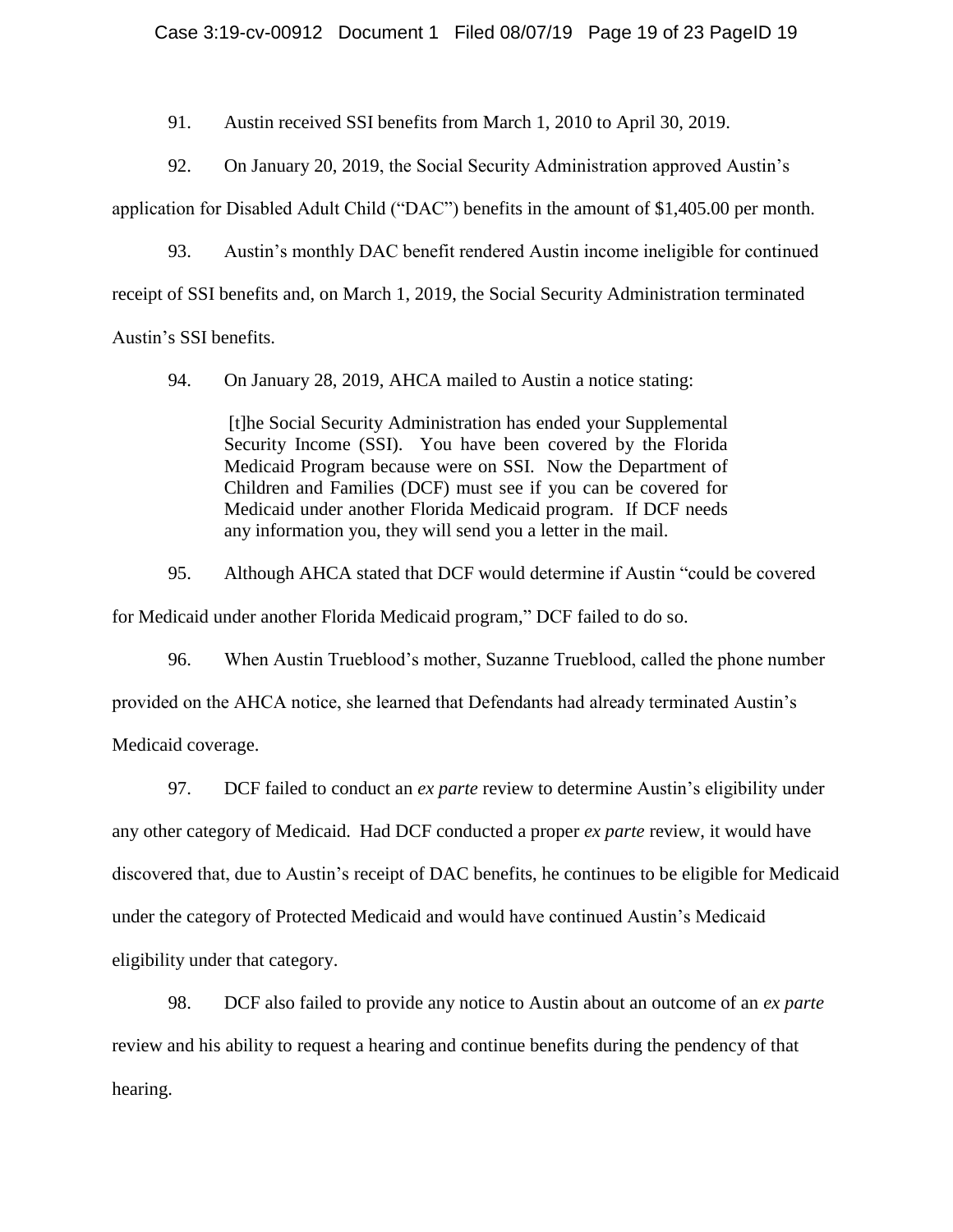# **VIII. CAUSES OF ACTION**

# **A. First Cause of Action: Defendants' Fail to Provide** *Ex Parte* **Reviews in Violation of 42 U.S.C. § 1396a(a)(8)**

99. Defendants' pattern and practice of terminating Medicaid coverage without first reviewing a recipient's continued eligibility and furnishing that Medicaid assistance with reasonable promptness violates Plaintiffs' and class members' right under 42 U.S.C. § 1396a(a)(8) to continue receiving Medicaid until determined to be ineligible. This violation of federal law is actionable pursuant to 42 U.S.C. § 1983.

# **B. Second Cause of Action: Defendants' Fail to Provide** *Ex Parte* **Reviews and Continue Medicaid Eligibility in Violation of 42 U.S.C.** § **1396a(a)(10)**

100. Defendants' pattern and practice of terminating Medicaid coverage without first

reviewing a recipient's continued eligibility and providing for making medical assistance

available to the Medicaid recipient violates Plaintiffs' and class members' right under 42 U.S.C.

§ 1396a(a)(10) to continue receiving Medicaid until determined ineligible. This violation of

federal law is actionable pursuant to 42 U.S.C. § 1983.

# **C. Third Cause of Action: Defendants' Fail to Provide Opportunity for a Fair Hearing in Violation of 42 U.S.C. § 1396a(a)(3)**

101. Defendants' pattern and practice of failing to provide opportunity for a fair

hearing which includes the right to adequate, pre-termination notice prior to terminating the

Medicaid coverage of Plaintiffs and the Plaintiff class members violates 42 U.S.C. § 1396a(a)(3).

This violation of federal law is actionable pursuant to 42 U.S.C. § 1983.

# **D. Fourth Cause of Action: Defendants' Fail to Provide Adequate Pre-Termination Notice and Opportunity for Fair Hearing in Violation of the Due Process Clause of the Fourteenth Amendment**

102. Defendants' practice of failing to assure adequate and timely written pre-

termination notice before Defendants terminate the Medicaid eligibility of Plaintiffs and the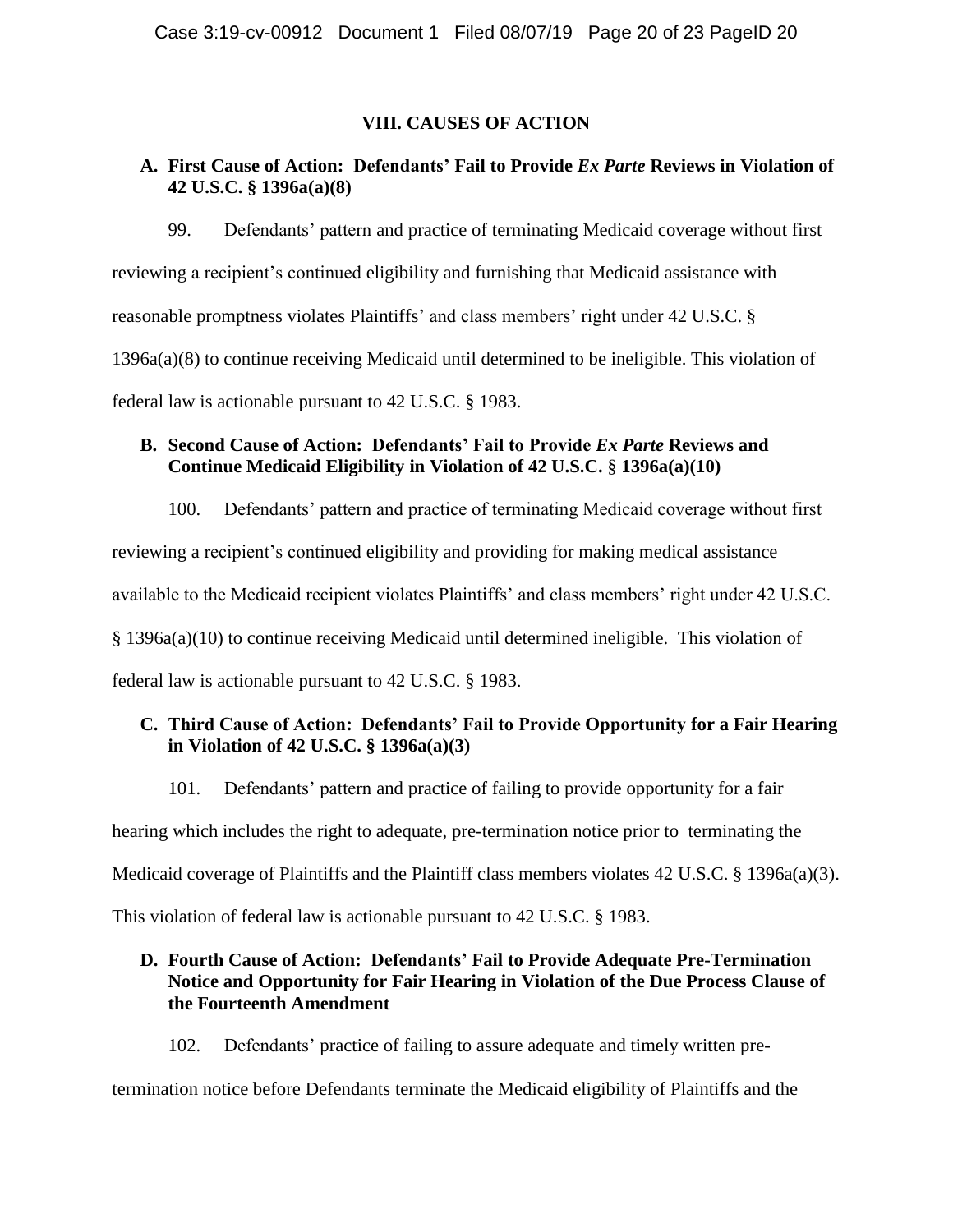Plaintiff class violates the Due Process Clause of the Fourteenth Amendment of the United States Constitution. This violation of federal law is actionable pursuant to 42 U.S.C. § 1983 and the Fourteenth Amendment to the U.S. Constitution.

# **E. Fifth Cause of Action: Defendants' Fail to Provide Opportunity for a Fair Hearing in Violation of the Due Process Clause of the Fourteenth Amendment**

103. Defendants' practice of failing to assure the right to a pre-termination hearing before it terminates the Medicaid eligibility of Plaintiffs and the Plaintiff Class violates the Due Process Clause of the Fourteenth Amendment of the United States Constitution. This violation of federal law is actionable pursuant to 42 U.S.C. § 1983 and the Fourteenth Amendment to the U.S. Constitution.

# **IX. REQUEST FOR RELIEF**

**WHEREFORE,** Plaintiff respectfully requests that this Court:

- A. Certify this action as a class action pursuant to Fed. R. Civ. P. 23;
- B. Issue a declaratory judgment pursuant to 28 U.S.C. § 2201 and Fed. R. Civ. P. 57 that: Defendants' pattern and practice governing eligibility reviews for Medicaid violate:
	- a. 42 U.S.C. § 1396a(a)(3),
	- b. 42 U.S.C. § 1396a(a)(8),
	- c. 42 U.S.C. § 1396a(a)(10), and
	- d. the Due Process Clause of the Fourteenth Amendment to the United States Constitution;
- C. Grant a permanent injunction requiring the Defendants, their agents, successors, and employees from continuing the illegal patterns and practices and to reinstate Medicaid coverage to all affected class members until their Medicaid eligibility has been properly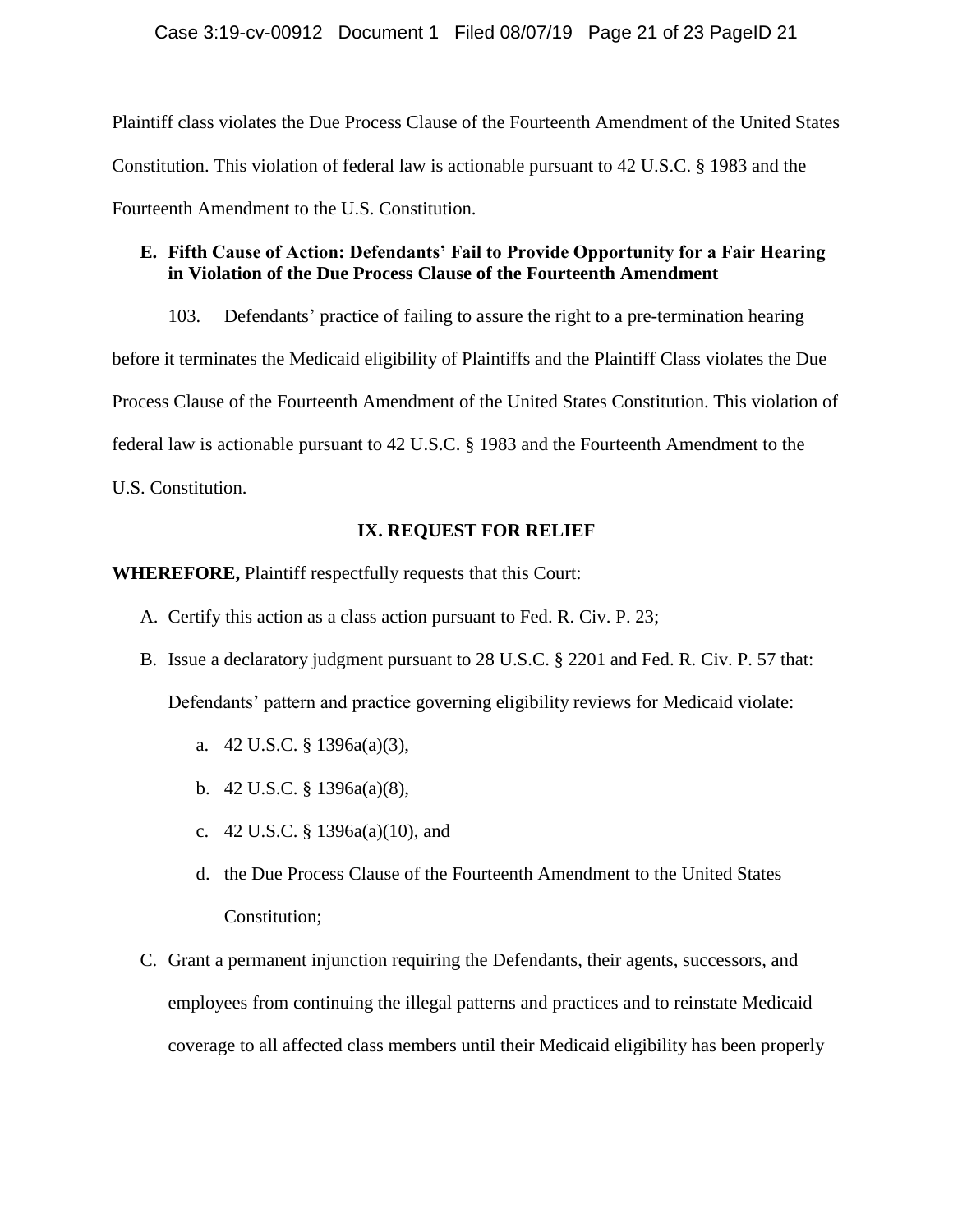re-determined under all eligibility categories and until adequate and timely notice of termination has been provided to them;

- D. Retain jurisdiction over this action to ensure Defendants' compliance with the mandates of the Court's Orders;
- E. Award to the Plaintiffs costs and reasonable attorney fees pursuant to 42 U.S.C. §1988; and
- F. Order such other relief as this Court deems just and equitable.

Respectfully submitted this 7th day of August, 2019.

Plaintiffs by their Attorneys,

*/s/ Katy DeBriere*  Katherine DeBriere Trial Counsel

Fla. Bar No.: 58506 Florida Health Justice Project 126 W. Adams Street Jacksonville, FL 32202 Telephone: (904) 356-8371, ext. 333 Facsimile: (904) 356-8780 debriere@floridahealthjustice.org

DISABILITY RIGHTS FLORIDA Amanda E. Heystek, Esq. Fla. Bar. No.: 0285020 1000 N. Ashley Dr., Suite 640 Tampa, FL 33602 Telephone: (850) 488-9071, ext. 9762 Facsimile: (859) 488-8640 amandah@disabilityrightsflorida.org

Rachel Siegel-McLaughlin, Esq. Fla Bar No.: 116253 2473 Care Dr., Ste. 200 Tallahassee, FL 32308-9803 Telephone: (850) 488-9071, ext. 9743 Facsimile: (850) 488-8640 rachels@disabilityrightsflorida.org